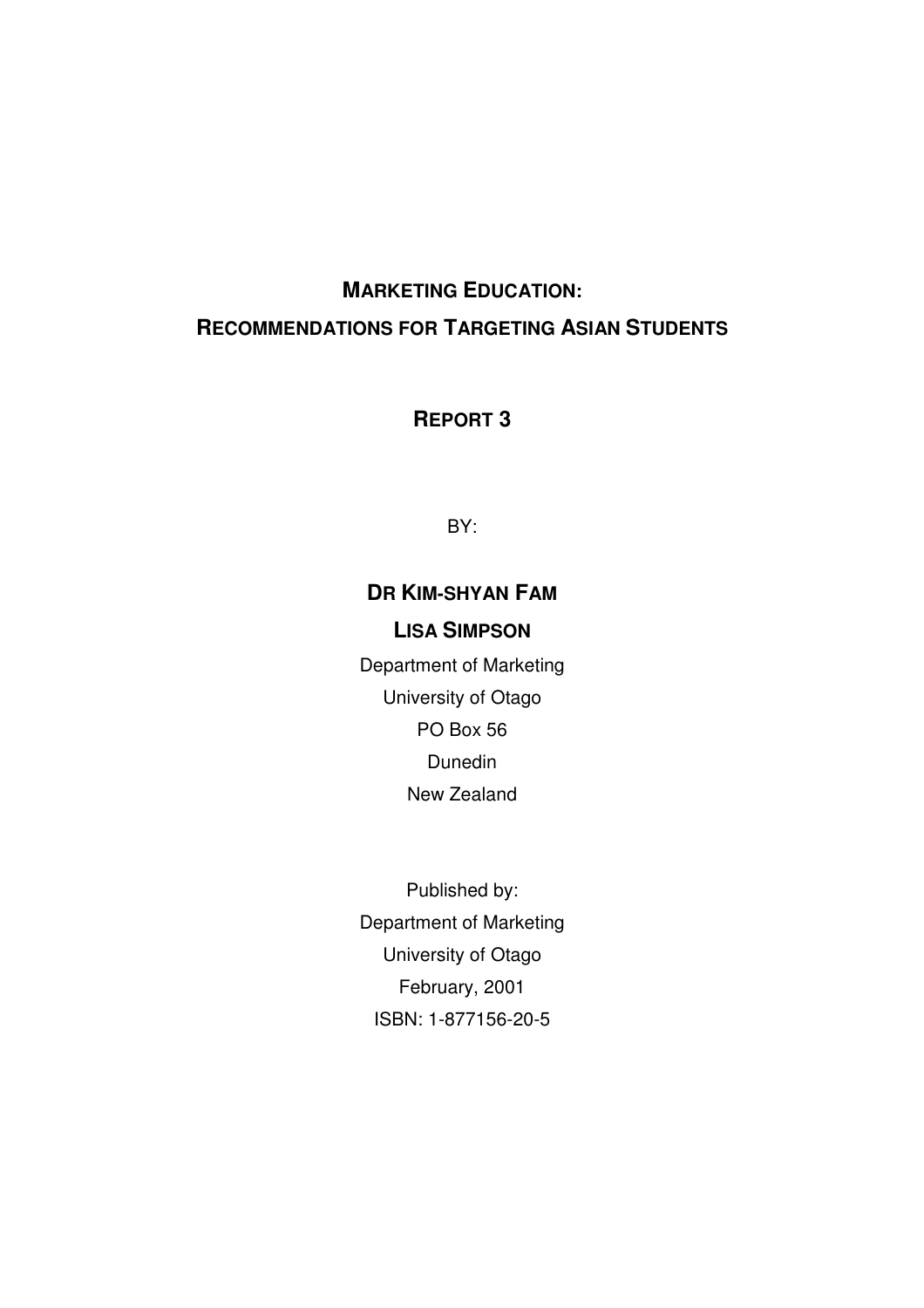#### **SUMMARY**

As shown in Report 2 of this series, the Asian market is proving to be an increasingly attractive area of opportunity for New Zealand tertiary educational institutions. Where Report 2 aimed to identify how New Zealand tertiary institutions could better target this lucrative market, this report aims to provide some distinct recommendations for tertiary educational services marketers attempting to enter the three countries used in the study. These recommendations are in terms of promotional message, promotional tools and media and key marketing strategies that are most effective in Malaysia, Hong Kong and Singapore.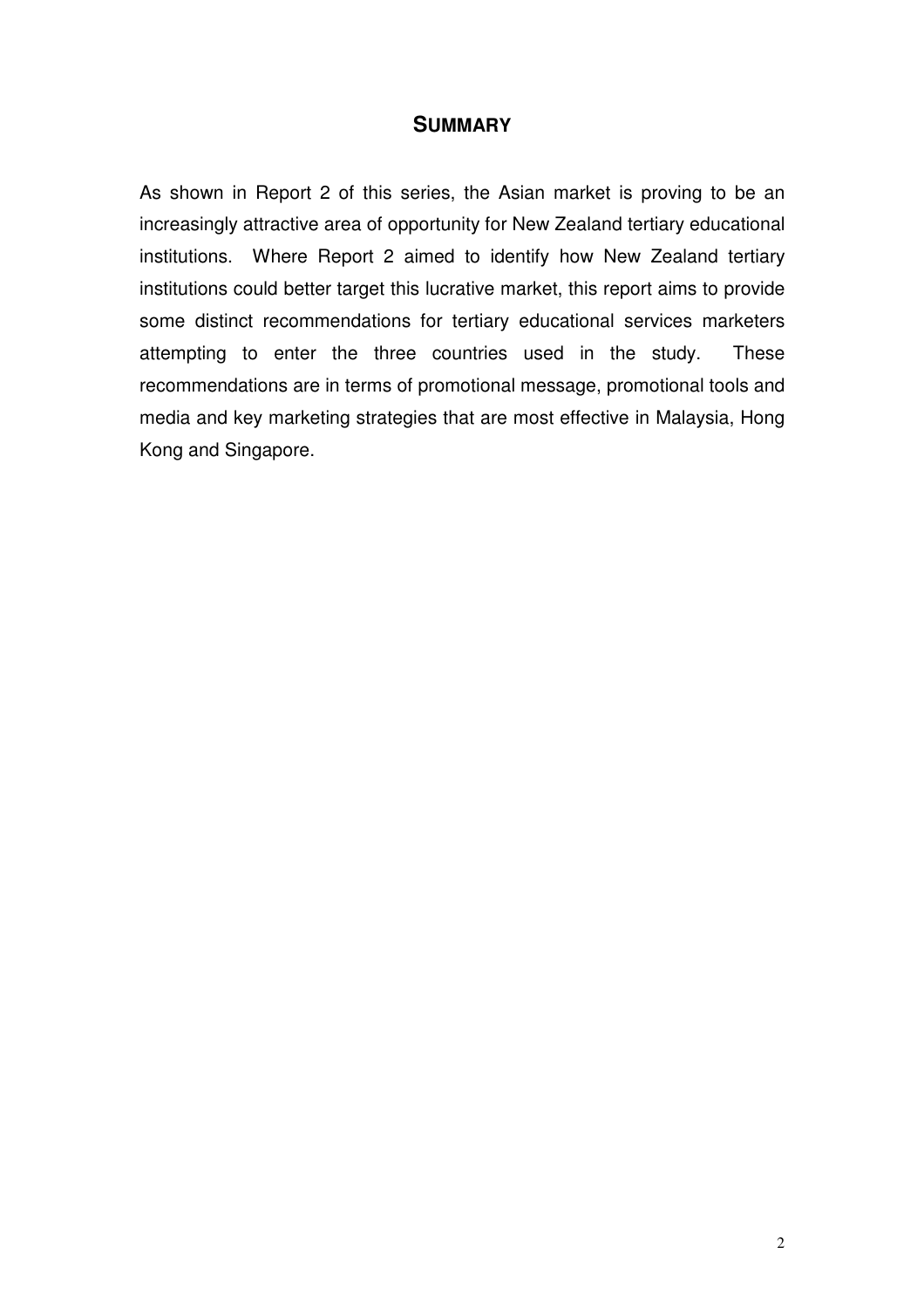# **TABLE OF CONTENTS**

| 1. |                                          |                                                              |                                                            | 5  |  |  |
|----|------------------------------------------|--------------------------------------------------------------|------------------------------------------------------------|----|--|--|
|    | 1.1                                      |                                                              |                                                            |    |  |  |
| 2. |                                          |                                                              |                                                            |    |  |  |
|    | 2.1                                      |                                                              |                                                            |    |  |  |
|    | 2.2                                      |                                                              |                                                            |    |  |  |
|    | 2.3                                      |                                                              |                                                            |    |  |  |
|    | 2.4                                      |                                                              |                                                            |    |  |  |
|    | 2.5                                      |                                                              |                                                            |    |  |  |
|    | 2.6                                      |                                                              |                                                            |    |  |  |
|    | 2.7                                      |                                                              |                                                            |    |  |  |
|    | 2.8                                      | Cultural Values ad Socio-Economic Aspects _______________ 11 |                                                            |    |  |  |
| 3. | How to Reach Asian Students in Malaysia, |                                                              |                                                            |    |  |  |
|    |                                          |                                                              |                                                            |    |  |  |
|    | 3.1                                      |                                                              |                                                            |    |  |  |
|    |                                          | 3.11                                                         |                                                            | 13 |  |  |
|    |                                          | 3.12                                                         |                                                            | 14 |  |  |
|    |                                          | 3.13                                                         |                                                            | 16 |  |  |
|    | 3.2                                      |                                                              |                                                            |    |  |  |
|    |                                          | 3.21                                                         |                                                            | 18 |  |  |
|    |                                          | 3.22                                                         |                                                            | 19 |  |  |
|    |                                          |                                                              |                                                            | 20 |  |  |
|    | 3.3                                      |                                                              | Summary of Pertinent Promotional Message/Tools ________ 21 |    |  |  |
|    |                                          | 3.31                                                         |                                                            |    |  |  |
|    |                                          |                                                              | 3.32 Print and Broadcast Media ________________________ 22 |    |  |  |
|    |                                          | 3.33                                                         |                                                            | 24 |  |  |
| 4. |                                          |                                                              |                                                            |    |  |  |
|    |                                          | 4.1                                                          | Identifying Target Markets _________________               | 26 |  |  |
|    |                                          | 4.2                                                          | Developing the Promotion Mix ______________                | 27 |  |  |
|    |                                          | 4.3                                                          |                                                            | 27 |  |  |
|    |                                          | 4.4                                                          |                                                            | 28 |  |  |
|    |                                          | 4.5                                                          | Cultural and Socio-economic Factors ________ 28            |    |  |  |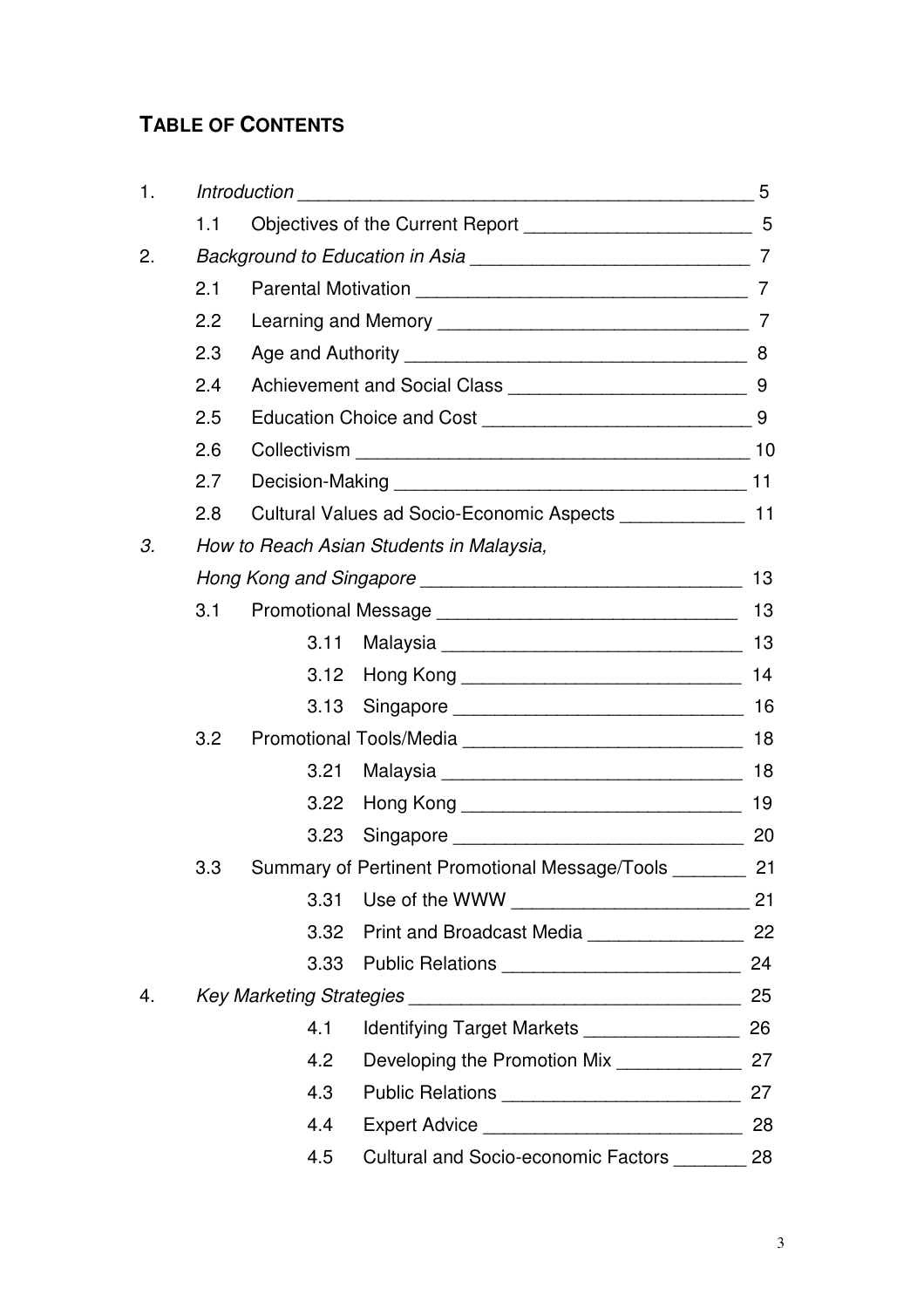|    |             | 4.6 | Localisation of Marketing | 29 |
|----|-------------|-----|---------------------------|----|
|    |             | 4.7 | <b>Added Value</b>        | 30 |
|    |             | 4.8 | Integration               | 30 |
| 5. | Conclusions |     |                           | 31 |
| 6. | References  |     |                           | 34 |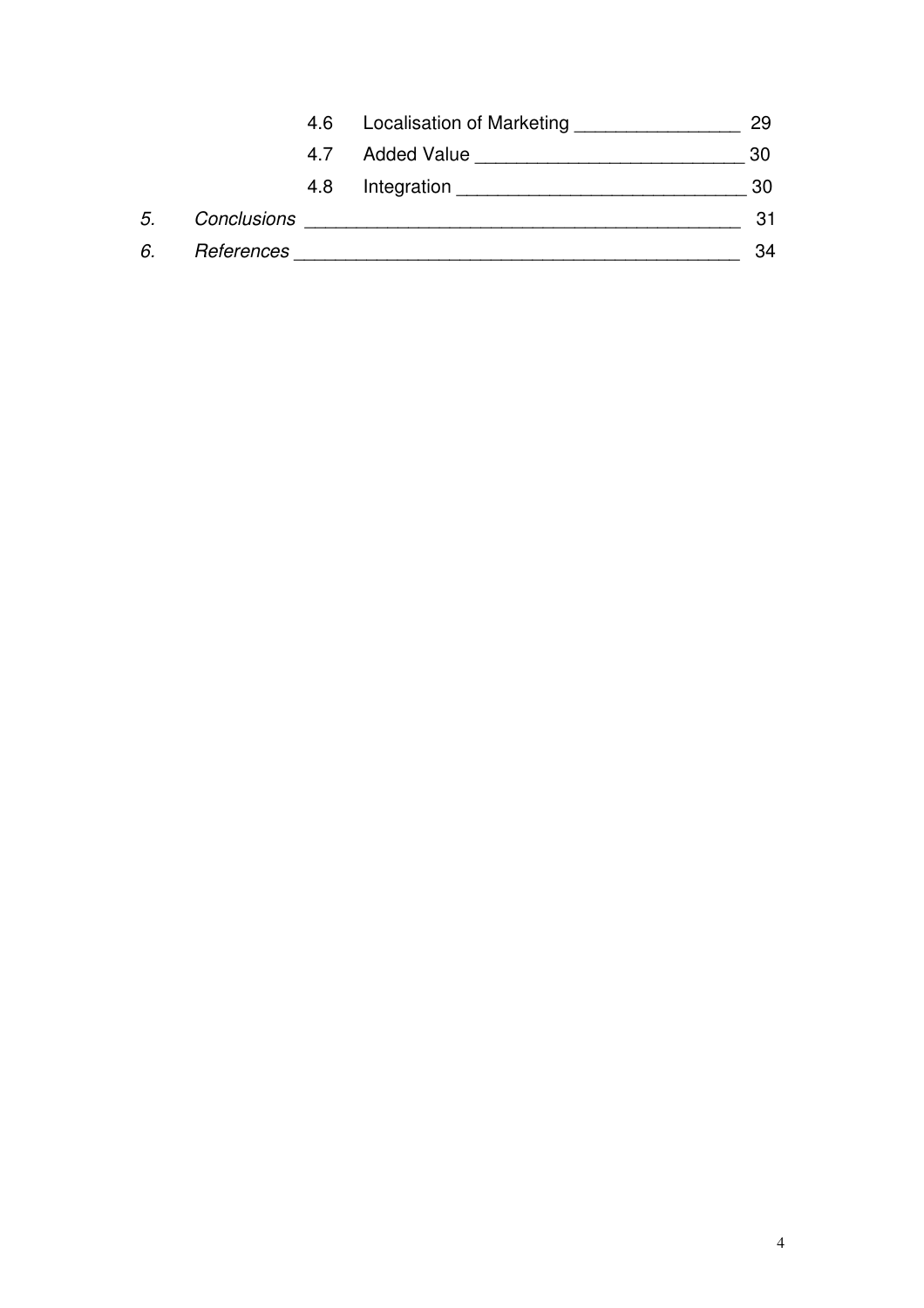## **1. INTRODUCTION**

In modern society, education is a highly valued commodity and advances in technology and the competitiveness of the job market have made a quality education a prerequisite for professional success anywhere in the word. Asia is one of the fastest growing continents in the world in terms of population, wealth and technology and New Zealand is fortunate to be geographically close to a continent whose tertiary education market is looking to the rest of the world for overseas education opportunities.

English is often described as 'the international language of business' and many Asian students are eager to improve their English skills through education in an English-speaking country. New Zealand's status as an English-speaking country and its proximity to Asia make it one of the most obvious choices for an overseas tertiary education. New Zealand is also considered to be financially attractive to Asian students, due to its low exchange rate when compared to that of the United States or the United Kingdom.

#### **1.1 Objectives of the Current Report**

Report 2 highlighted a number of differences in students' from Malaysia, Hong Kong and Singapore preferences for certain promotional tools, media and messages. The study looked at cultural and socio-economic differences between the three countries studied and New Zealand briefly when considering explanations for the above mentioned differences, however Report 2 centres more on presentation of statistical results of the study than recommendations for marketers. This report therefore aims to provide a framework for tertiary educational marketers to consider when entering the Asian market by imparting recommendations developed from the results shown in Report 2.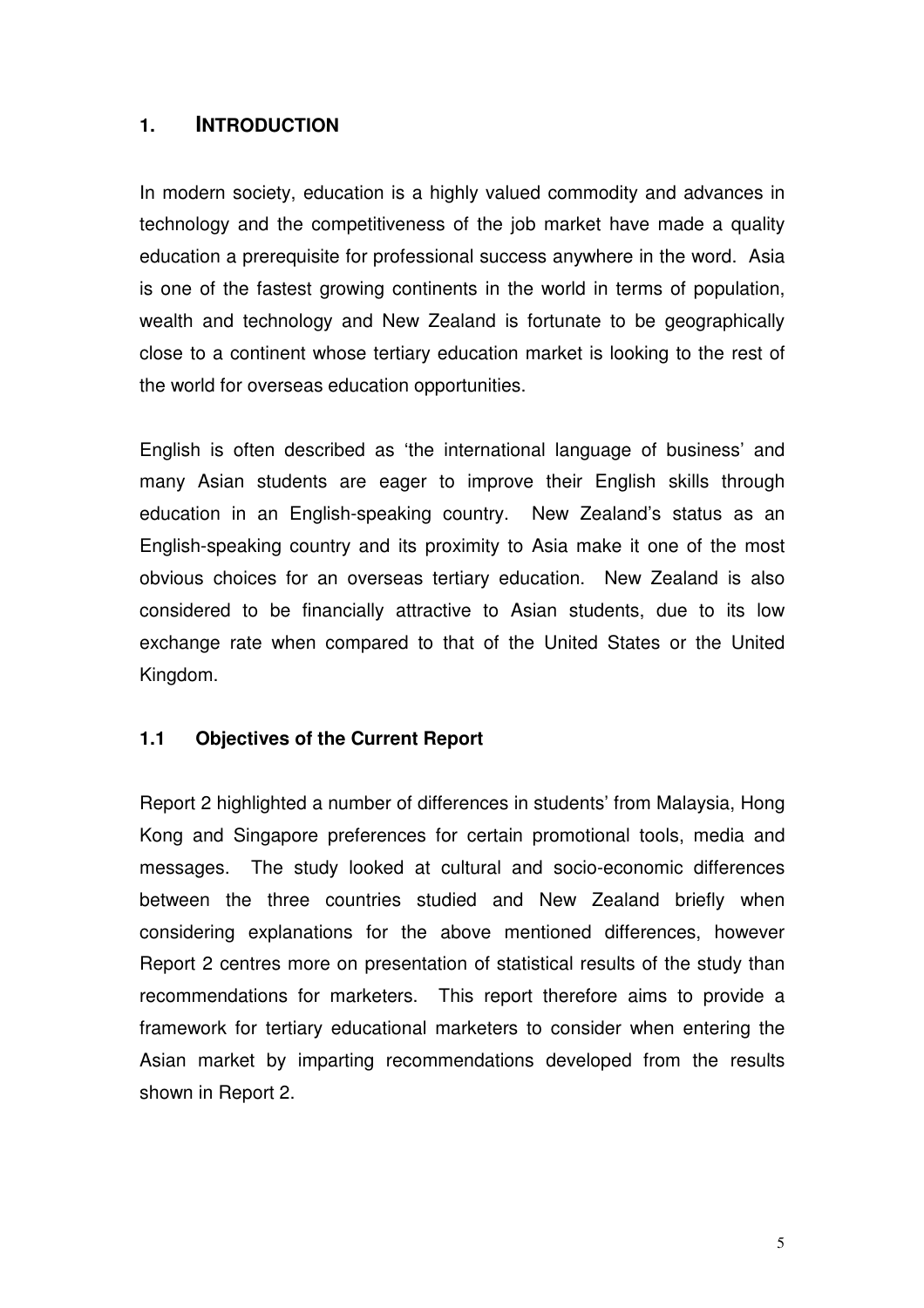As indicated in Report 2, each of the three Asian markets studied (Malaysia, Hong Kong and Singapore) exhibited certain differences particular to each country in terms of their preferred promotional tools and messages, therefore each country will be discussed individually with respect to these areas. Additionally, key marketing strategies that encompass the preferred promotional tools, media and messages of each of the three Asian countries studied will also be discussed in order to provide a better guide to targeting students in Malaysia, Hong Kong and Singapore.

In order to understand and implement the recommendations given in this report however, it is first necessary for the tertiary educational marketer to gain an understanding of the educational environment found throughout Asia. With respect to this then, aspects of the education system and decisionmaking surrounding the educational choices made by Asian students will be discussed initially, followed by the marketing recommendations outlined above.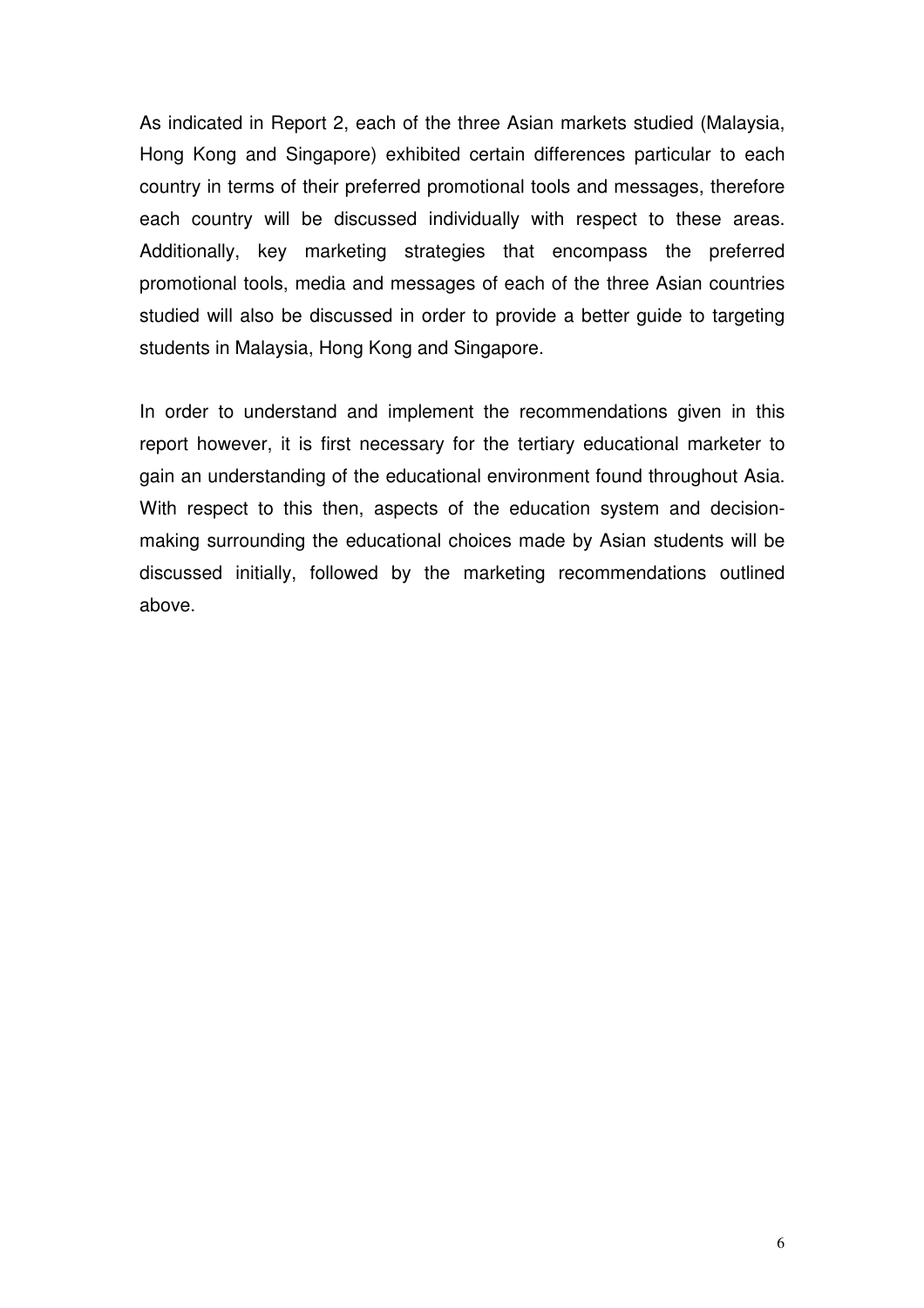# **2. BACKGROUND TO EDUCATION IN ASIA**

#### **2.1 Parental Motivation**

Education of one's children is a top priority for parents in Asia, and they are highly motivated to ensure that their children do well. Raising a family in Asia is valued as synonymous with providing a good education, and Confucian tradition reinforces this through an emphasis on the importance of knowledge. Education is thus seen as an investment in the future of one's children, and any parental investment in it will be repaid when the children care for their parents in old age. Most families in Asia prefer medical or university-level teaching careers for their offspring, though high-level business qualifications (such as an overseas MBA) and technological sciences (to doctoral level) are becoming increasingly popular.

There is a well known Chinese proverb which states *"although you are poor, you must give your children education*", and this can be seen as representative of the high level of motivation behind Asian parents' willingness to provide a good level of education for their children. Asian parents tend to invest heavily in their children's education, and this is done to ensure that they have a better future. Malaysia for example, has a rising level of education, and this has led to a greater awareness of rights, the desire to articulate interests and a willingness and motivation to act on and secure these rights and interests. As an industrialising country, Malaysia offers a wide variety of job opportunities for those who are skilled and intelligent, and this adds to the above mentioned levels of motivation concerning education.

#### **2.2 Learning and Memory**

The learning system in Asia is generally based on discipline. From an early age, the importance of education is stressed, and Asian students are expected to be competitive and study hard. This is not only to succeed, but so that their achievements reflect well on their families, and bring them '*face*'.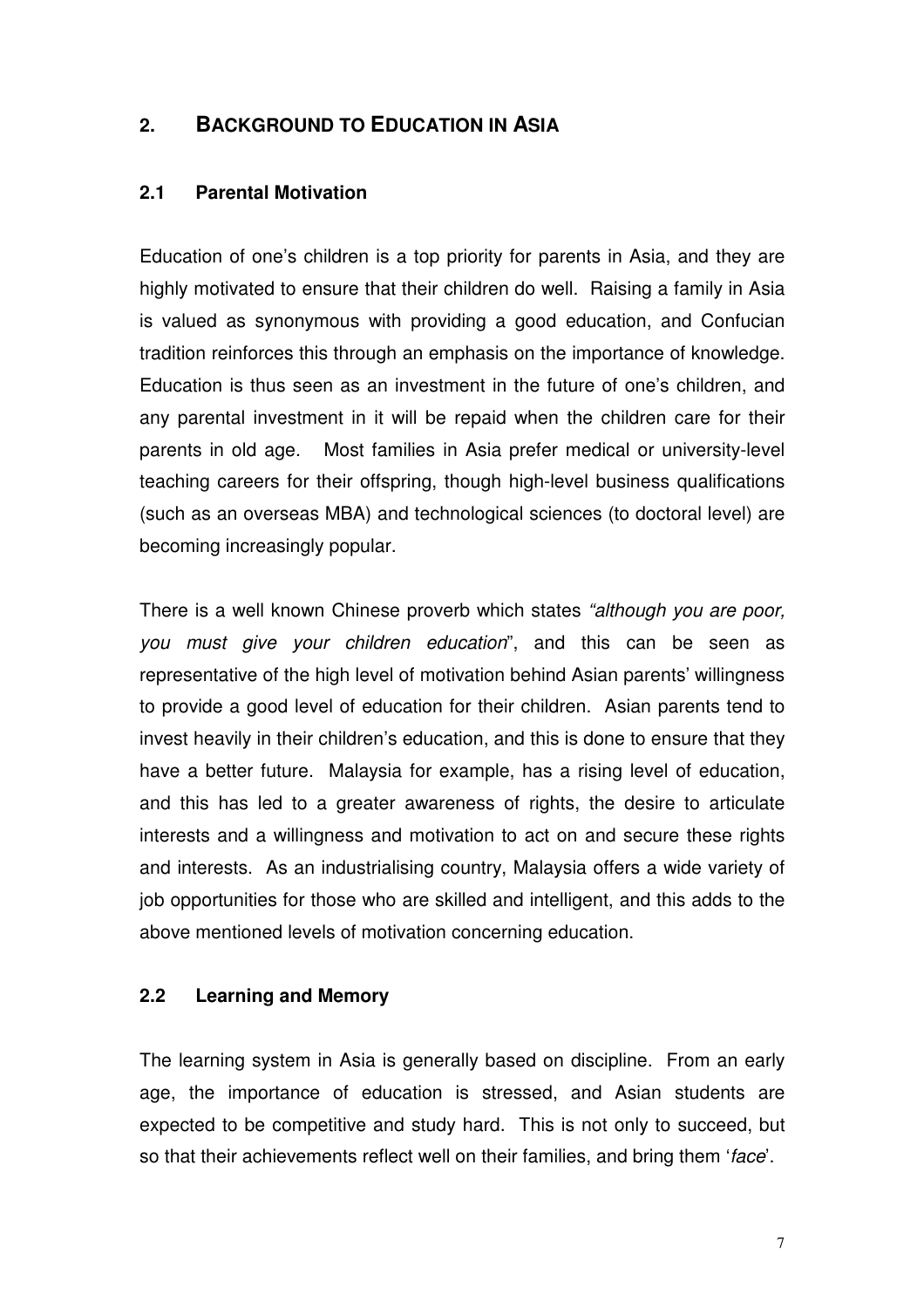Asian students however are not taught how to deal with logic in terms of problem solving, and are instead only presented with results or solutions, without explanations of how it is achieved. This aspect of Asian educational culture has implications in that the system is essentially based on rote memory systems, and thus is strong in math, national language, history and science, and weak in creative thinking and problem solving. Because of this, Asian students are taught to value this type of learning above the creative thinking process that is valued in countries such as New Zealand. Hence, the New Zealand tertiary education system may have to be presented in a different way to Asian students than it is to New Zealand or other European students.

## **2.3 Age and Authority**

It is a common practice in Asian schools to teach social etiquette, such as respect for one's elders. Because of this, many Asian students are not quick to answer their Lecturer's questions, as they are taught that this may suggest that the lecture given was less than perfect, or that the questioner was incapable of understanding what the Lecturer wanted from them. Classes are thus run in a very uniform manner, with little interaction between the Lecturer or Professor and students.

The Confucian legacy of a set social hierarchical order implies that one always stands in a definite relationship with the other, in a superior or inferior position in accordance with appropriate circumstances. Ranking is an important exercise in Asia in order to know how to behave in a given situation so as not to offend. The value of respect is of utmost importance therefore in Asian culture and older members of the community are afforded the most reverence. In terms of tertiary education then, Asian students expect Lecturers or Professors to be older and a very formal relationship to be had between the Lecturer and student. Where many New Zealand Universities therefore emphasise the interactive or relaxed nature of the Lecturer/student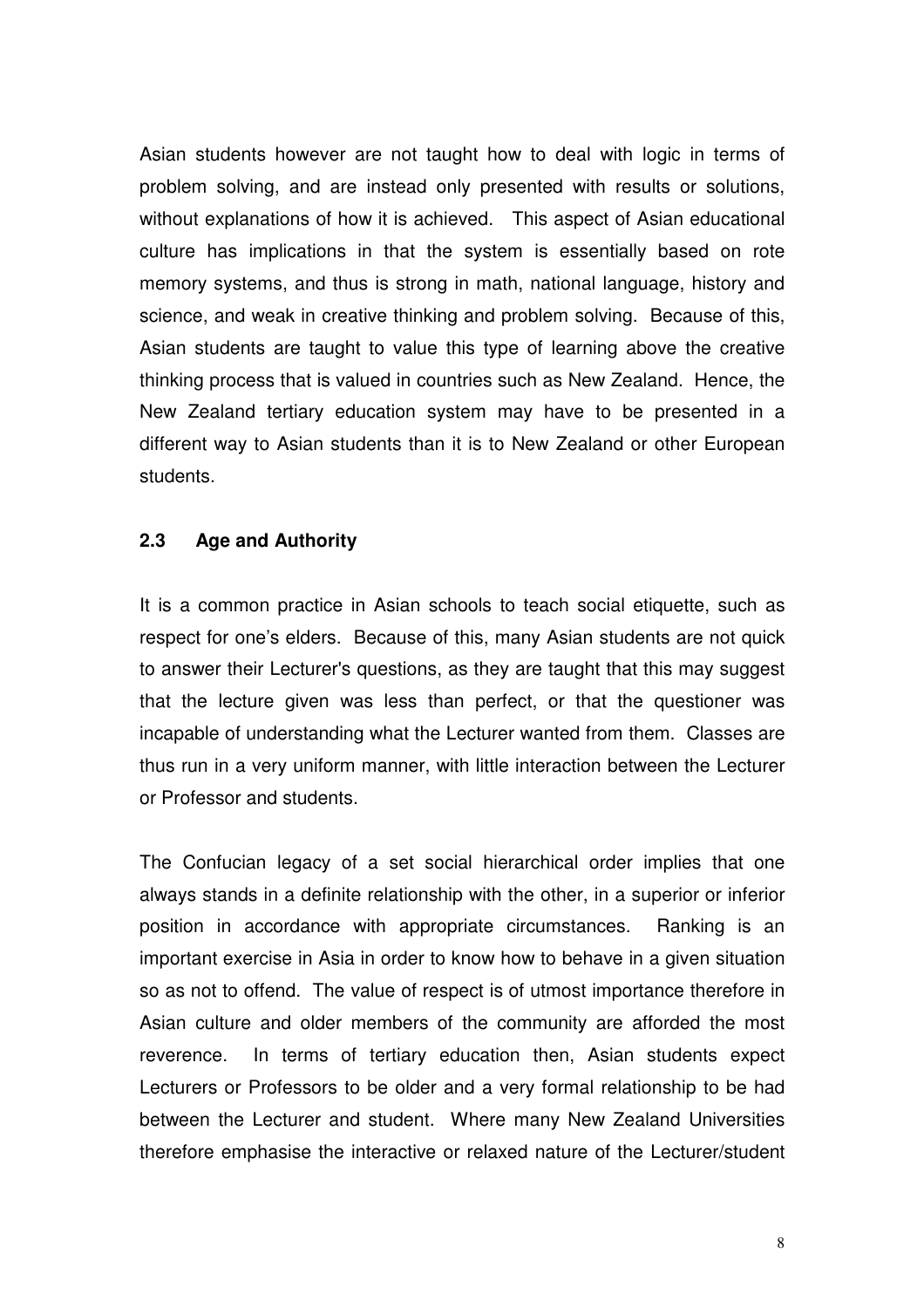relationship, this may not be an appropriate or desirable way to portray the educational system to potential Asian students.

As times change in Asia however, a distinct difference in values and attitudes between generations can be noted. Older Asians grew up in quite different times to their children and grandchildren, and the values that they hold most important may no longer be so to younger generations. This indicates that the way in which New Zealand's tertiary education system should be marketed to students may be quite different to how it should be presented to their parents, and as most parents provide the funding for tertiary education, it is important to consider this.

## **2.4 Achievement and Social Class**

The significance of social class in Asia is reflected in the education system, and it is commonly believed that the higher one's education, the better one's social standing and vice versa. As education is so highly valued, those who were educated at university level, especially *foreign universities*, afford a greater amount of respect among society, and are more likely to find a job easily, and be paid well for that job.

The value of achievement is very important to Asian, including Malaysian students. The strength of this value of achievement can be seen in the motivation of students, where they "focus less on being a student than on their general motivation to work industriously toward future achievement". Achievement in this sense can mean not only satisfying personal desires for education, but also achieving social admiration and status within their peer groups and because of this, it is important to most Asian students to study at a University or other tertiary institution that is internationally recognised and respected.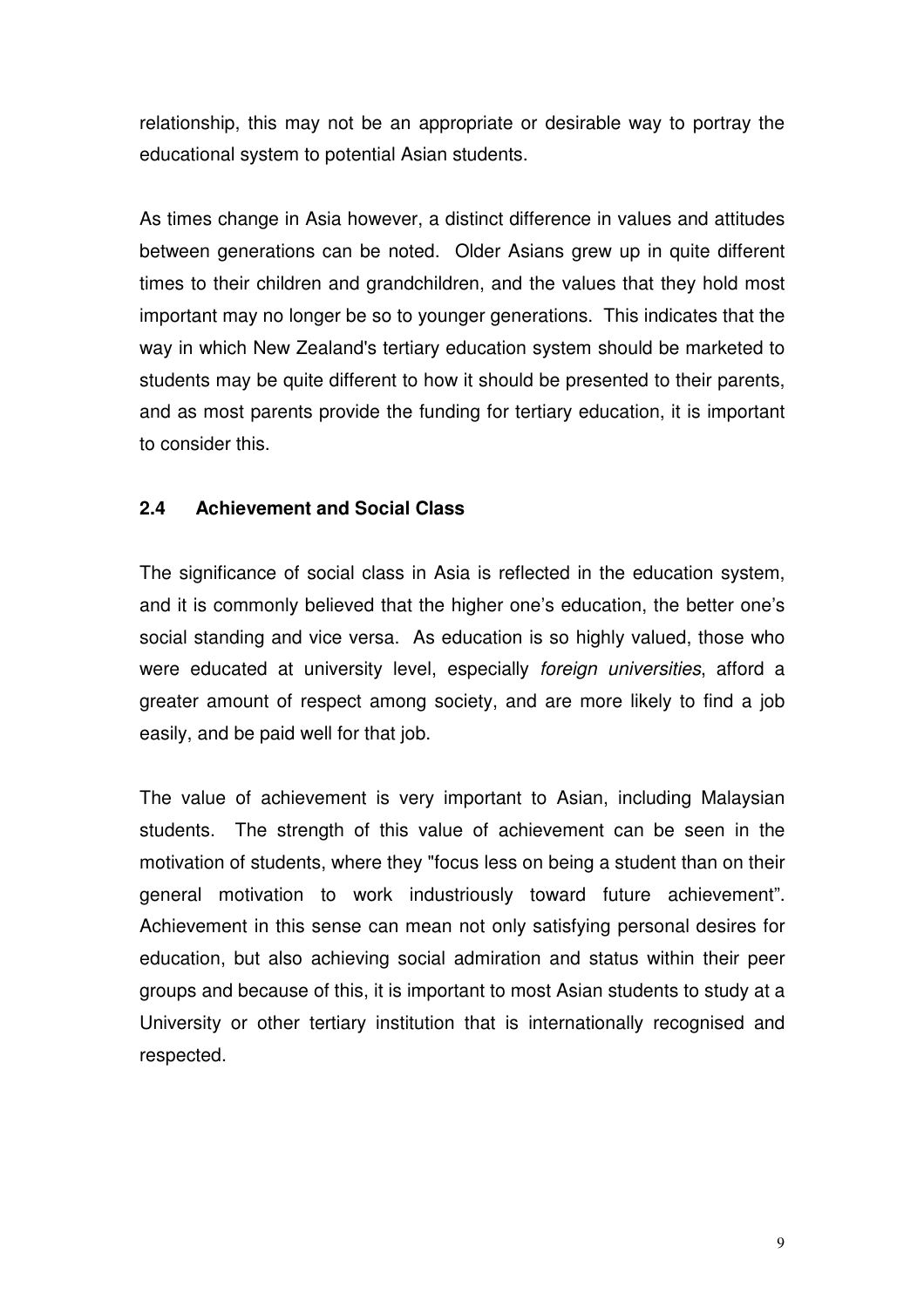#### **2.5 Educational Choice and Cost**

Most Asian families save for years for their children's education and products or services linked with education are usually prioritised over other purchase items. This can create extreme pressure on students to do well in their studies and as such, many focus their entire lives on the exams that determine admission to university – exams that are considered particularly difficult by most educational standards. Passing these exams has become such an important aspect of life in Asia that a whole new consumer industry has emerged – that of private 'cram' schools, where the sole focus of teaching is to prepare students to pass these university exams.

The high value that is placed on a University education can be seen to be rooted in the value of family for most Asian students, unlike New Zealand students, many of whom study for personal achievement reasons or enjoyment. The value of family in Asia is motivated by the need to ensure that future generations of the family are financially secure. For example, the Asian businessman in general does not build wealth to make his family more comfortable, but in order to make them more productive – to provide his children with the motivation that will allow them to create wealth and care for their families as well. In short, what these businessmen are interested in is to make money for their children and their children in return make more money for their children.

#### **2.6 Collectivism**

A concept that is seen throughout Asia is that of collectivism - emphasising the social unit - family, friends, society or country - as central to the value system. In other words, most Asians identify strongly with a referent group of family members, friends or colleagues and expect others to do the same. In sharp contrast, New Zealanders are individualists who believe that each person in society should act as an individual in the way that they express their needs, likes, values and desires. The Asian individual is therefore likely to put their feelings aside and act in a way they believe their referent group would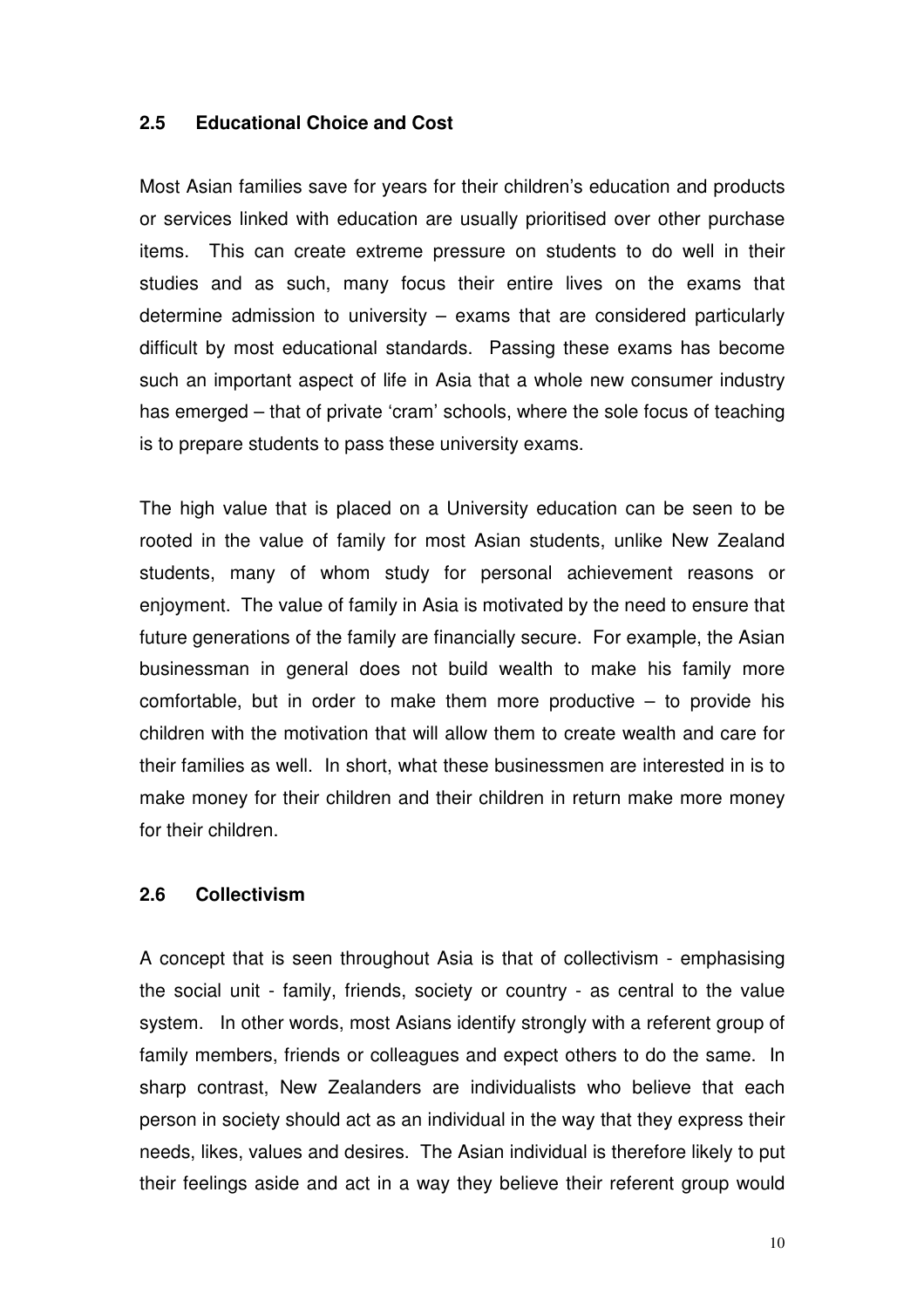expect them to act. This is important in terms of marketing tertiary education to Asians. Specifically, the marketers need to remember that there will be more people involved in the decision to study overseas than just the student, and the values of all of these potential influencers need to be considered when developing a manner of targeting appropriate to this group.

## **2.7 Decision-Making**

Most Asians still hold the attitude that the father, as head of the household, should be the ultimate decision-maker within the family group, although in terms of choosing a location for tertiary education, the wishes of the student are becoming more and more important. In our study of Asian students, we found that the students themselves were the main decision - makers with regards to the place of study. Parents and friends were secondary influencers (see Report 2).

In general, Asians are very careful in ensuring that they know precisely what is on offer before deciding to commit. Due to their non-confrontational nature, it is abhorrent then for the Asians to raise issues or question certain aspects once they have made up their minds so they are doubly careful that any decisions are based on close scrutiny and long deliberation. This means that potentially much more information about the University system will need to be provided to Asian University age students. This also includes other information regarding the country in which the University is based, accommodation and safety will also need to be provided before a student may consider enrolling at a foreign University.

#### **2.8 Cultural Values and Socio-Economic Aspects**

Asian students are strongly orientated towards helping others and the desire to live in harmony in terms of their inherent cultural values. They also hold a strong work ethic and value self-discipline – an essential part of a successful education. It is therefore important that Asian students feel that they will be able to live in harmony in the country that they choose to study in and that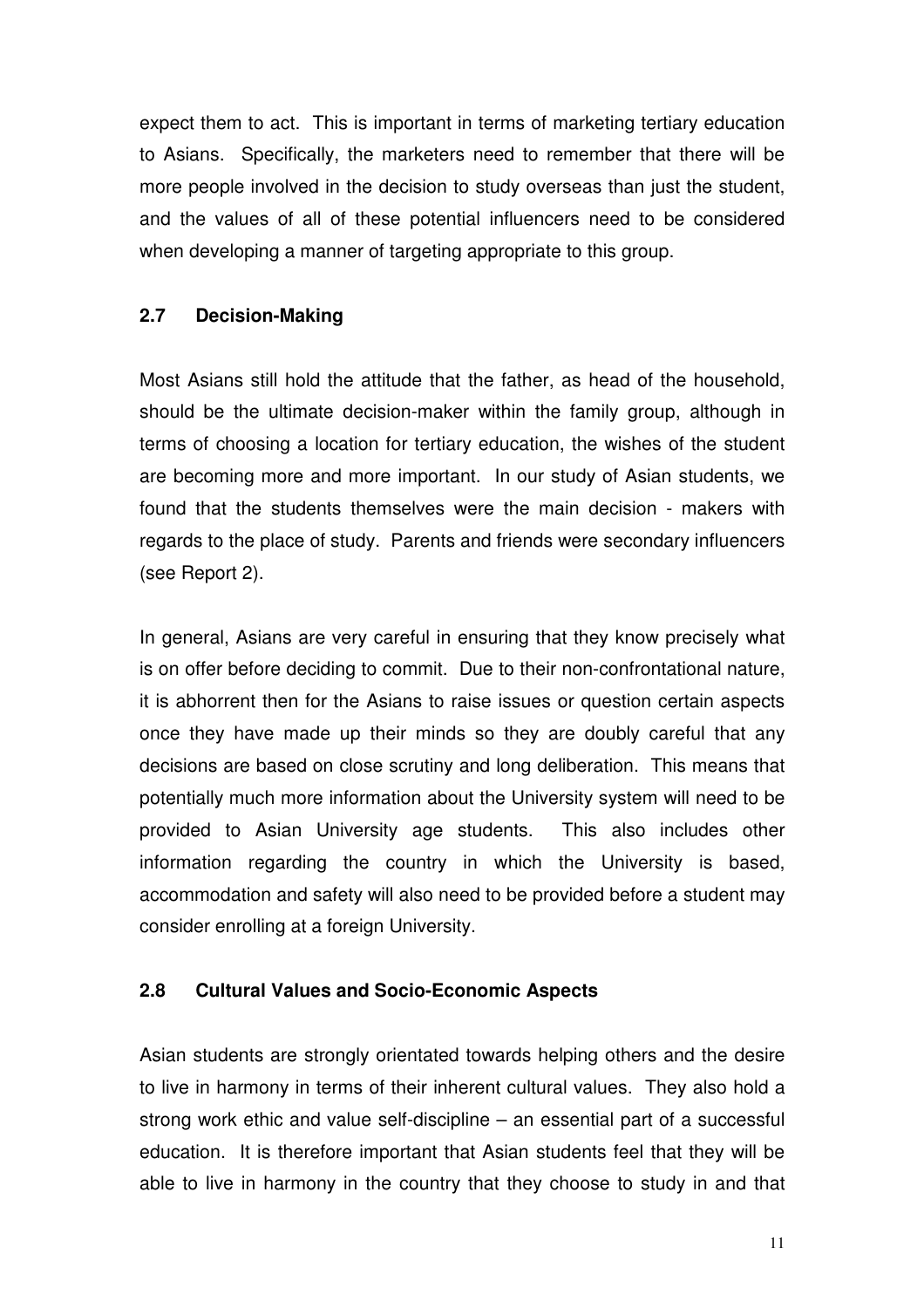they will fit in with other tertiary students – essentially that their cultural differences will not be an inhibiting factor in their work.

Another overriding part of Asian culture is the deep respect that is held for tradition and wisdom and therefore education itself in the way in which it facilitates these values. While most young Asians are open to new ideas – shown in the way many choose to study in foreign cultures – they still hold great deference towards the elderly and those in authority and being well respected in one's community is of most importance. Education therefore, as it is often linked with wisdom and authority in Asian culture, is seen as a way of achieving community respect through not only financial success, but excellence in every aspect of life.

Many Asian students view the standard of education found in New Zealand to be excellent and somewhat better than what they can expect in their own countries. Linked to this is the fact that Asians tend to perceive the standard of living in New Zealand to be slightly better than that of their own country's standard of living (see Report 2) and this makes New Zealand, in socioeconomic terms, a very attractive place for Asian students to undertake overseas study.

In summary, education is highly valued by Asians. In order to capitalise on this, marketing strategies must address implicit Asian cultural values as well as consider what promotional messages and use of promotional media/tools is most appropriate for each of the Asian markets that a tertiary educational marketer wishes to enter.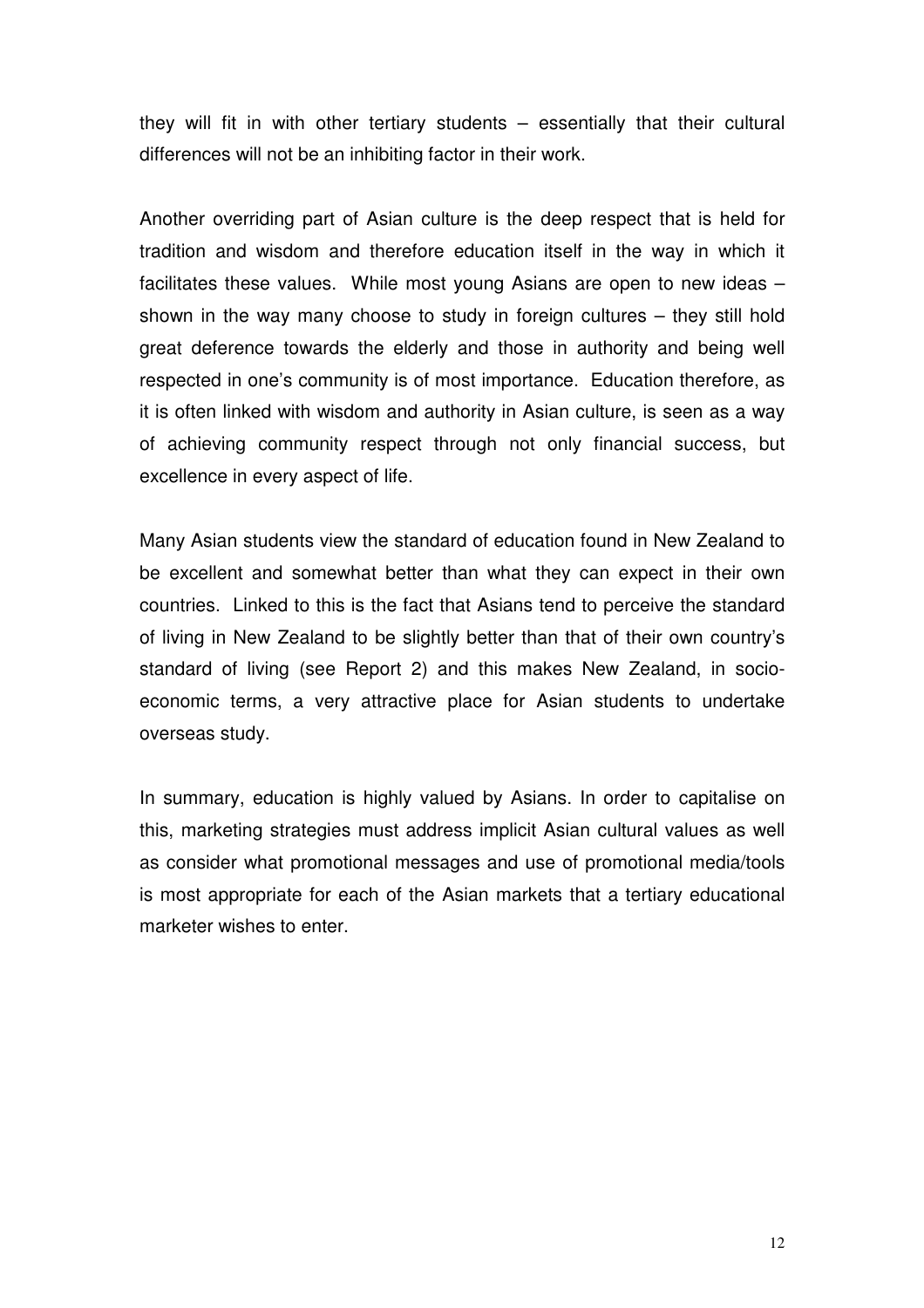# **3. HOW TO REACH ASIAN STUDENTS IN MALAYSIA, HONG KONG AND SINGAPORE**

#### **3.1 Promotional Message**

Culture not only affects the way an individual perceives a message, but also their level of acceptance of that particular message. This is important in terms of attracting Asian students to New Zealand tertiary institutions, as understanding of the preferred messages of students in Malaysia, Hong Kong and Singapore will aid marketers to communicate more effectively with their Asian student target markets.

#### *3.11 Malaysia*

The Malaysian culture places a high emphasis on courtesy, harmony and relationships with family members and the general community. The strength of these communal values were seen in Report 2 and Malaysian students were also shown to emphasise national identity, cultural understanding and consciousness and appreciation of the arts. With respect to these values, Malaysian students can be said to hold a sense of pride in their national identity and are success-driven in terms of their education as a means of maintaining this pride.

Malaysian students were the most likely to rate New Zealand higher in socioeconomic terms than their own country, but did not view the standard of living as a particularly important factor in the choice of an overseas educational destination. Instead, Malaysian students tended to place the most emphasis on the three educational factors of (1) a quality learning environment, (2) reputation of the tertiary institution and (3) overall career prospects.

Promotional messages that will best target Malaysian students therefore, should emphasise the ability of the tertiary institution concerned to satisfy all three of the above mentioned educational factors. A quality learning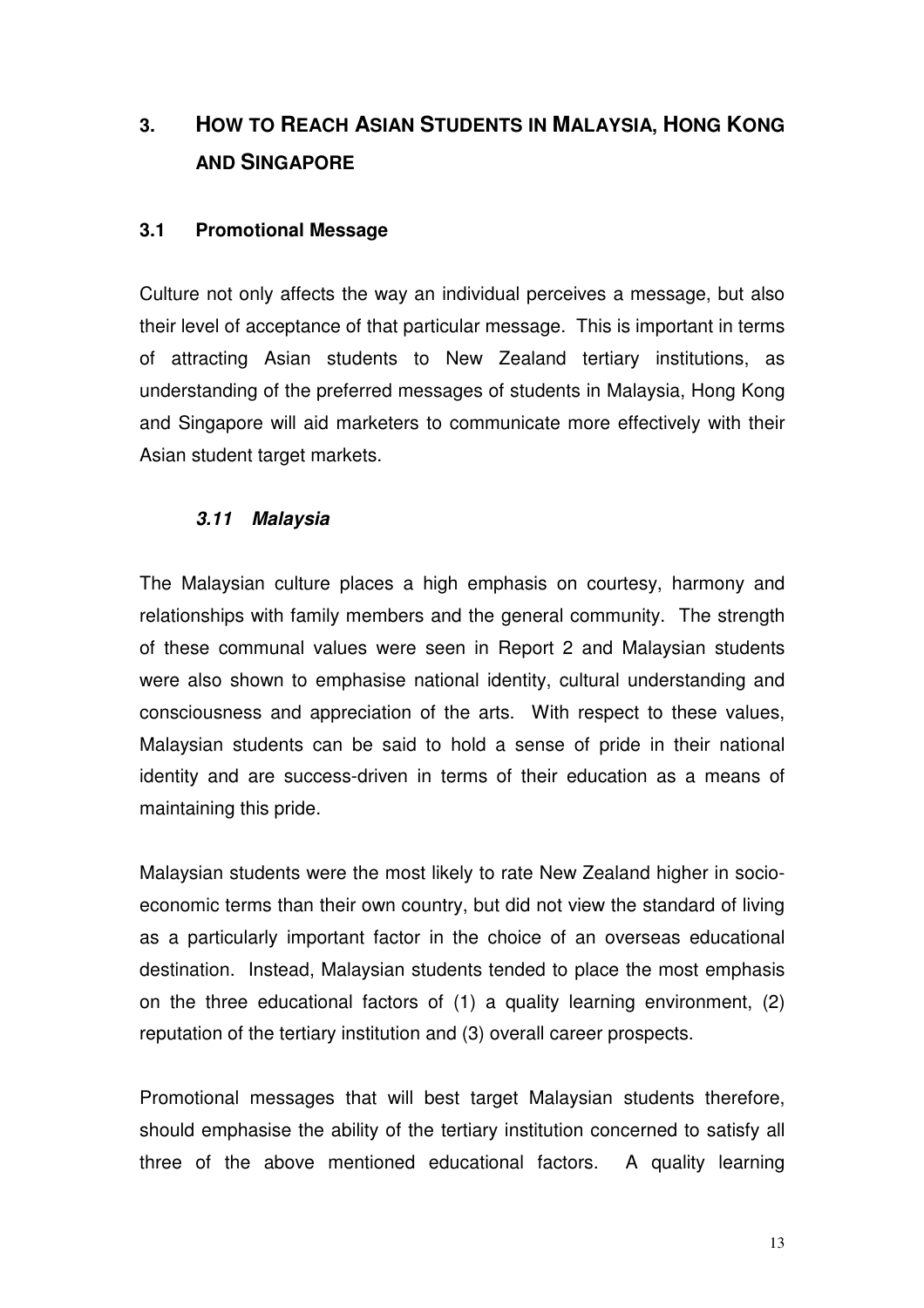environment for example, can be portrayed through information concerning the academic achievements of both staff and past students and an emphasis on the teaching and resource facilities available to students. The reputation of the tertiary institution and overall career prospects are best imparted through international recognition of the institution itself or the courses it offers. A graduate qualification from an overseas internationally recognised tertiary institution is highly prized in Malaysia and can lead to a better than average income, thus an emphasis on the status of the particular institution internationally is a successful method of attracting students from this country.

Malaysian students are also more concerned about the cost of an overseas education, thus a promotional message that emphasises New Zealand's low exchange rate and the reasonable cost of living in most of the country's university towns will be quite attractive. Additionally, the fact that New Zealand is a multi-cultural country should be mentioned in the promotional message imparted to Malaysian students due to the emphasis that they place on maintaining their cultural identity and acceptance of others cultures.

Essentially, Malaysian students are at university to 'study not play' and therefore the promotional messages used in Malaysia should have the overlying theme of the quality of the New Zealand learning environment. Of secondary importance to this is the need for marketers in the Malaysian environment to emphasise the hospitality of New Zealand as an overseas educational destination. Malaysian students in general however do already associate both of these aspects with New Zealand and marketers simply need to design a series of promotional messages that reinforce these ideas.

#### *3.12 Hong Kong*

The population of Hong Kong is expected to rise to 9 million in 30 years time (www.info.gov.hk 05/10/00) and this rapid rate of growth means that the job environment in Hong Kong is becoming increasingly competitive. Hong Kong students therefore rate good career prospects as the most important factor to influence their choice of an overseas tertiary education, thus a promotional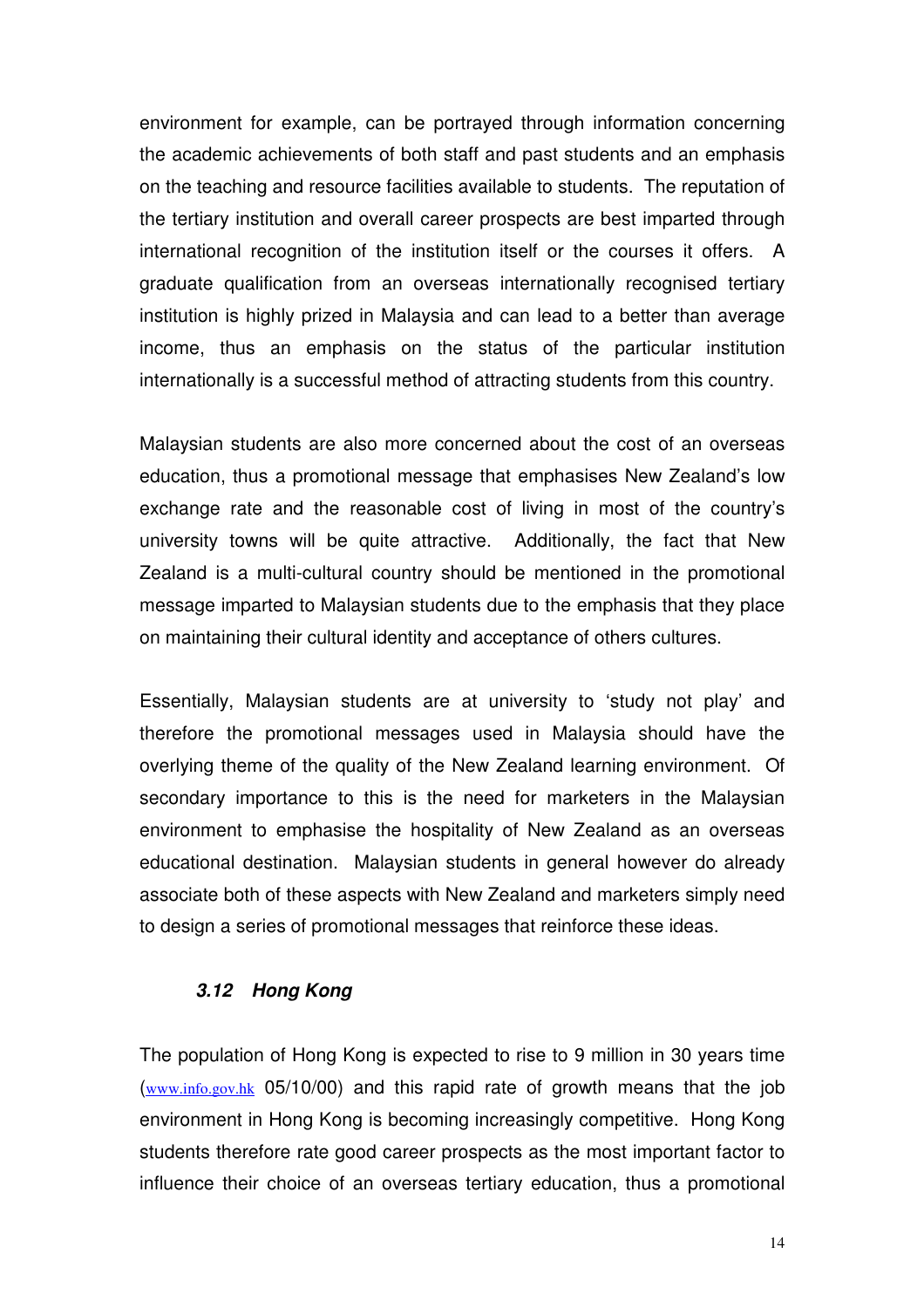message designed to target these students must incorporate the career opportunities that a New Zealand tertiary qualification will give. Hong Kong students also prefer comparative forms of advertising and a pertinent method of communicating one's advertising message to this group is by highlighting what New Zealand universities offer in comparison to tertiary institutions in the rest of the world.

Hong Kong students, like their Malaysian counterparts, regard the reputation of the institution as important also and any promotional message used in this country should take into consideration the achievements of the institution and its members, the brand name of the institution and the high standard of education offered.

Additionally, while Hong Kong students generally perceive New Zealand's standard of education to be inferior to that of their own country, they do however believe that New Zealand has a slightly higher overall standard of living to Hong Kong. This could be capitalised on in terms of the promotional messages used to attract students from Hong Kong by mentioning the high standard of living, access to recreational facilities and friendly atmosphere of New Zealand as a country.

Hong Kong students also place somewhat of an emphasis on liberal values such as individual rights and the liberal outlook of New Zealand should be imparted to these students through the promotional messages used. Despite this emphasis on liberal values however, many Hong Kong students still adhere to the traditional value of respecting the opinion of one's parents. This should be taken into consideration by marketers when designing a promotional message, as it may be necessary to give parents of potential students messages based on the safety of New Zealand as an educational destination for their children, New Zealand's proximity to Asia and the lower financial cost of a New Zealand tertiary education compared to other overseas destinations.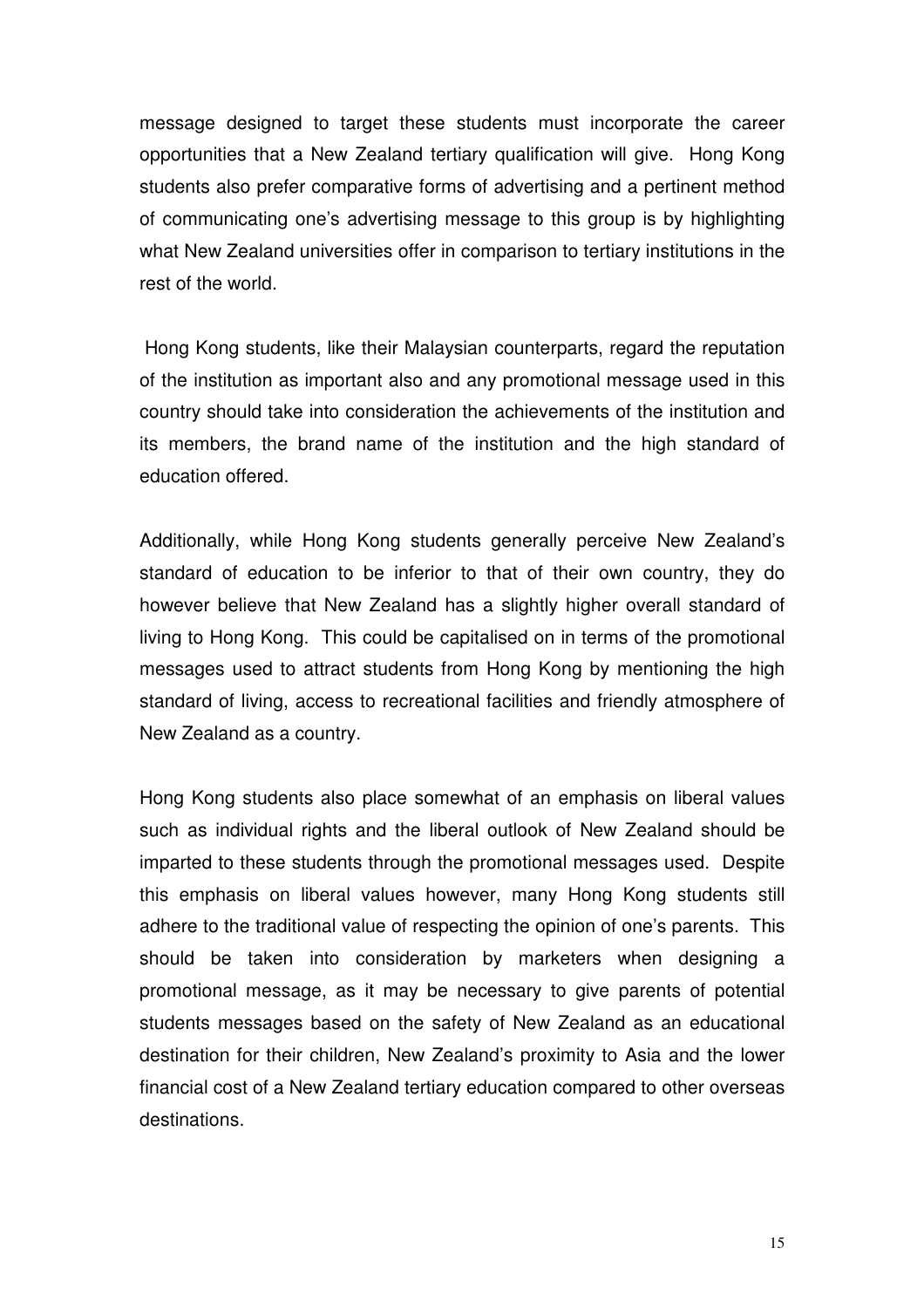#### *3.13 Singapore*

Singaporean students participating in the study showed a strong preference for communal values, which reflects the collectivist nature of many Asian societies. This was illustrated through the high level of importance that Singaporean students placed on factors such as honesty, a respect for authority and living in harmony with others. Interestingly, when the responses of the Singaporean students themselves and those of the New Zealand tertiary education marketers were compared, a discrepancy was revealed. This discrepancy needs to be addressed, as the development of an appropriate promotional message to target Singaporean students must be based on those students' inherent values and attitudes in order to be successful.

Singaporean students tend to view the standard of living in New Zealand as inferior to that of their home country. Singaporean's pride themselves on the cleanliness and safety of their country and there are strict laws and regulations governing environmental pollution and vandalism. There are therefore parallels that can be drawn between New Zealand and Singapore here, as New Zealand offers a much safer and cleaner living and studying environment for Singaporean students when compared to the United States, the United Kingdom and even Australia. Singaporean students also rated the natural beauty of the country as relatively important. This indicates that a promotional message that highlights the unrivalled beauty of the New Zealand countryside along with the rich cultural heritage of the country will be well accepted by students from Singapore.

Students from Singapore tend to be highly competitive and want to achieve the best results possible. These students place a great emphasis on their future and wish to earn a better income and have better employment opportunities than their parents, and see an internationally recognised degree from a credible overseas institution as a means to do so. Overall Career prospects are therefore the most important factors that Singaporean students consider when choosing an overseas tertiary education destination. A

16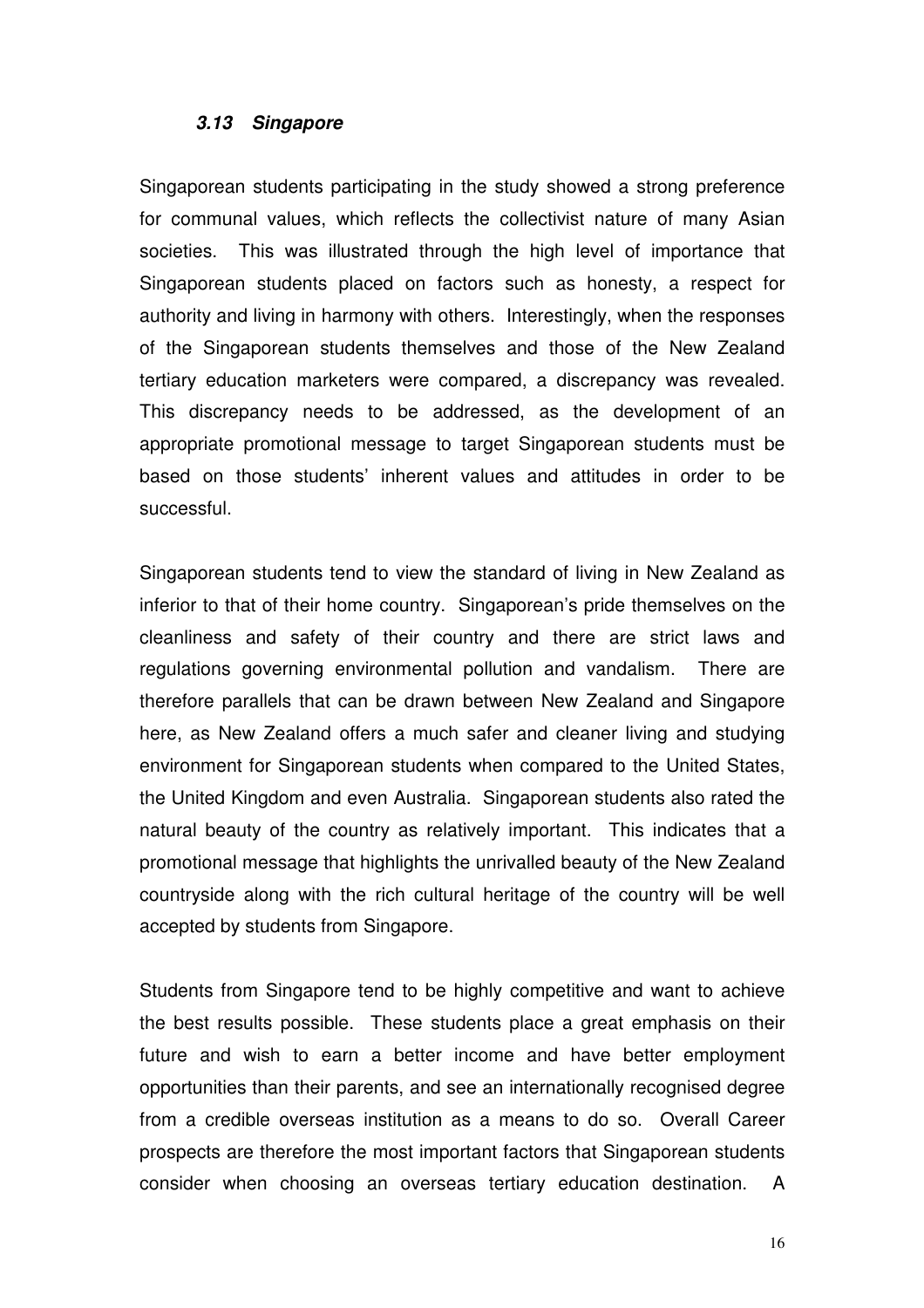successful promotional message designed to target this group of students then, should emphasise employers' views of New Zealand graduates, the excellent employment prospects that a New Zealand degree can offer, international recognition of the institution and the success of past graduates in terms of their career.

One way of achieving the above would be to provide potential students with employment figures for past graduates of New Zealand tertiary institutions, listing the positions that they hold, scholarships or awards that they have received and if possible, salaries that they have gained. This not only emphasises the employment prospects that a New Zealand tertiary education offers, but highlights the values of success and hard work that appeal to many Singaporean students.

Where Singaporean students view the standard of education in New Zealand as somewhat lower than that offered in Singapore, New Zealand universities need to make every effort to become more internationally recognised. This is currently achievable through membership of *Universitas 21*, a new association of prominent universities from the United States, United Kingdom, Canada, China, Singapore, Australia and New Zealand. At present the University of Auckland is the only New Zealand member of this association, however other New Zealand universities would be well advised to strive to meet the requirements of becoming part of this group. This would allow these universities to become part of the exchange programme that *Universitas 21* offers with respect to the National University of Singapore and promote the message that as part of *Universitas 21*, New Zealand tertiary institutions attract the best and brightest students, offer a full range of internationally recognised academic programmes and excel in research.

Another method of imparting the high standard of education that New Zealand tertiary institutions pride themselves on is through reference to the *New Zealand Vice Chancellor's Committee* (NZVCC) and the *New Zealand Qualifications Authority* (NZQA). The major function of both of these organisations is to ensure that qualifications gained in New Zealand are of a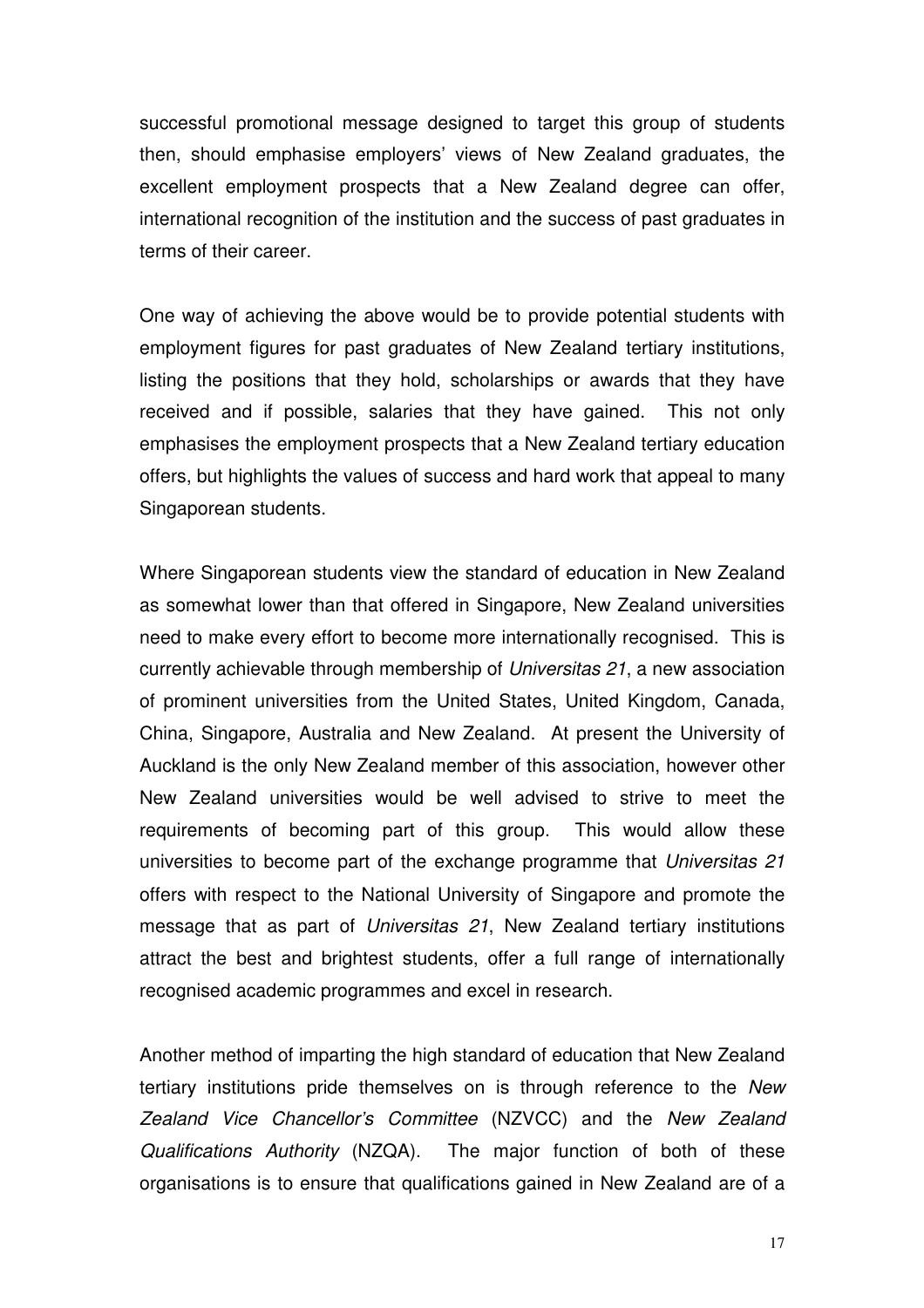consistently high international standard. Mention of the *Quality Advancement Unit* (QAU) can also be used in a promotional message designed to stress the quality of a New Zealand education to Singaporean students. A promotional message could describe how the QAU constantly monitors and reviews aspects of New Zealand universities to ensure that the currently high standard of education is maintained.

#### **3.2 Promotional Tools/Media**

Each promotional tool available to a marketer has its own unique characteristics and costs and, as with promotional messages, each group of students targeted are likely to have preferences towards certain promotional tools over others. Those promotional tools that the target group show a preference for are generally the most effective in imparting a promotional message to that group. In order to target the three distinct groups of Malaysian, Hong Kong and Singaporean students therefore, it is necessary to define those promotional tools that are deemed most acceptable amongst each cultural group.

## *3.21 Malaysia*

Malaysian students rate the Internet, newspapers and trade fairs as the three most preferred promotional tools respectively. Malaysian students are keen adopters of the Internet and most schools and colleges have Internet access readily available. This means that information can be found quickly, easily and in one place, an attractive feature for Malaysian students, particularly now that the Malaysian government has begun actively encouraging information technology culture amongst its younger generation. A website for each New Zealand tertiary institution wishing to enter the Malaysian education market is therefore a necessity and this website should be specifically designed with the appropriate promotional messages discussed earlier in mind.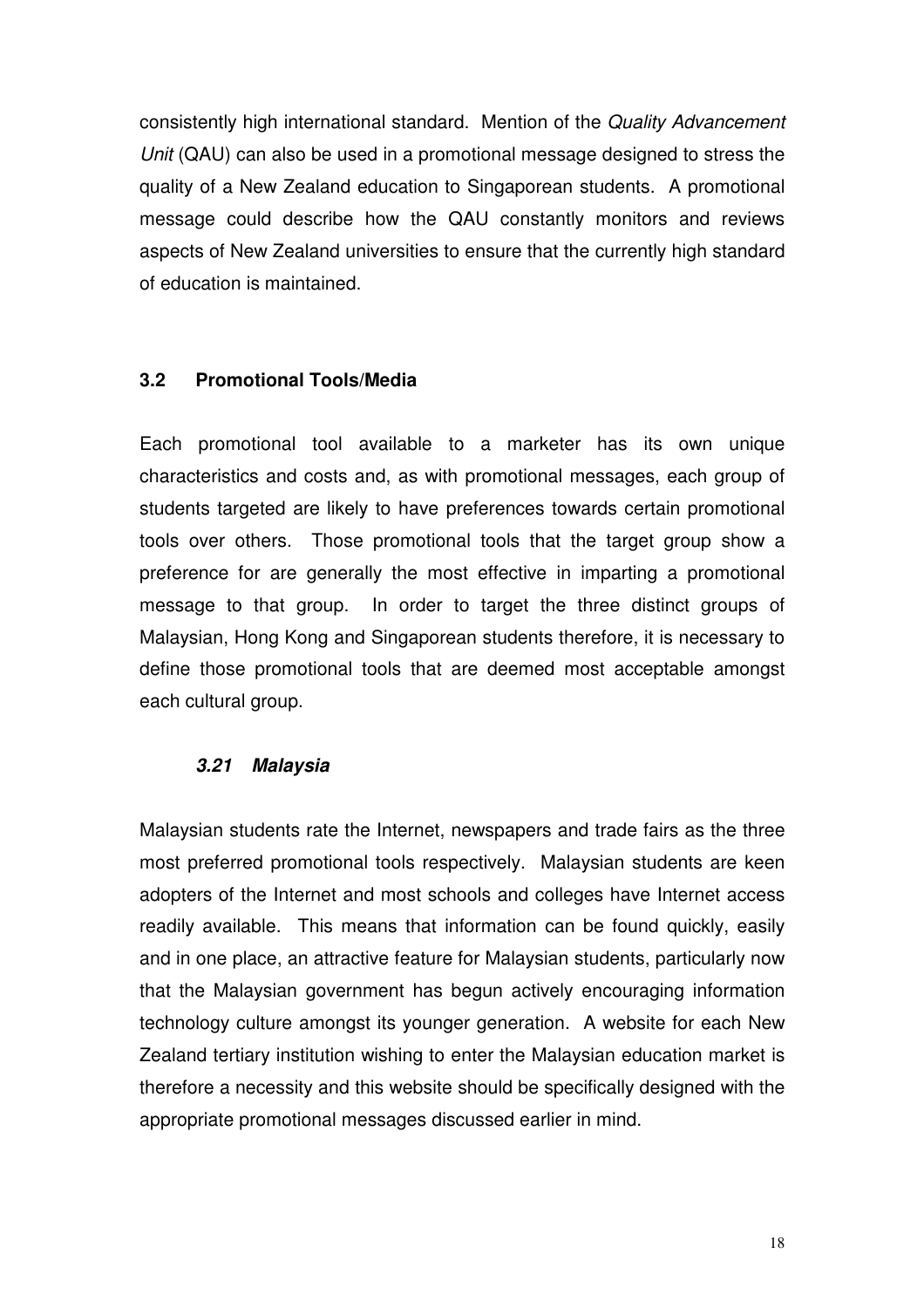The leading newspapers that need to be considered in Malaysia include the *Utusan Malaysia*, *Berita Harian*, *New Straits Times*, *Nanyang Siang Pau* and *Sin Chew Jit Poh*. These newspapers all have wide readership throughout Malaysia and can be used to reach those who perhaps do not have access to the Internet or to reinforce the messages given on New Zealand tertiary institution websites. Added to this is the possibility of using popular young adults publications such as *Malaysia Channel One*, *Education Quarterly*, *Remaja* and *ZOOM* to impart promotional messages regarding New Zealand as a tertiary educational destination.

Trade fairs and educational shows are the third most popular promotional tools in Malaysia. These can be combined with visits from agents and representatives of New Zealand educational institutions wishing to attract Malaysian students. This informed sales force can promote the educational product itself as well as enhance the reputation of the institution and answer potential students and parents queries. This method of personal contact with Malaysian students allows them to experience first hand the educational culture of the institutions and assess whether this is what they are looking for in an overseas education. Other promotional tools such as photographs, testimonials, posters, postcards, Alumni Association material, bookmarks and stickers can be used at the trade fairs to increase the level of brand awareness of New Zealand tertiary institutions amongst Malaysian students.

#### *3.22 Hong Kong*

Students in Hong Kong prefer the Internet, newspapers, television and magazines as promotional tools, similar to that of Malaysian students except in the inclusion of television and magazines as the third and fourth most popular promotional media and the lack of popularity that trade shows have in Hong Kong. Websites should be developed for the Hong Kong market therefore in the same way as for the Malaysian market, but instead emphasising the appropriate promotional messages for Hong Kong students as discussed earlier.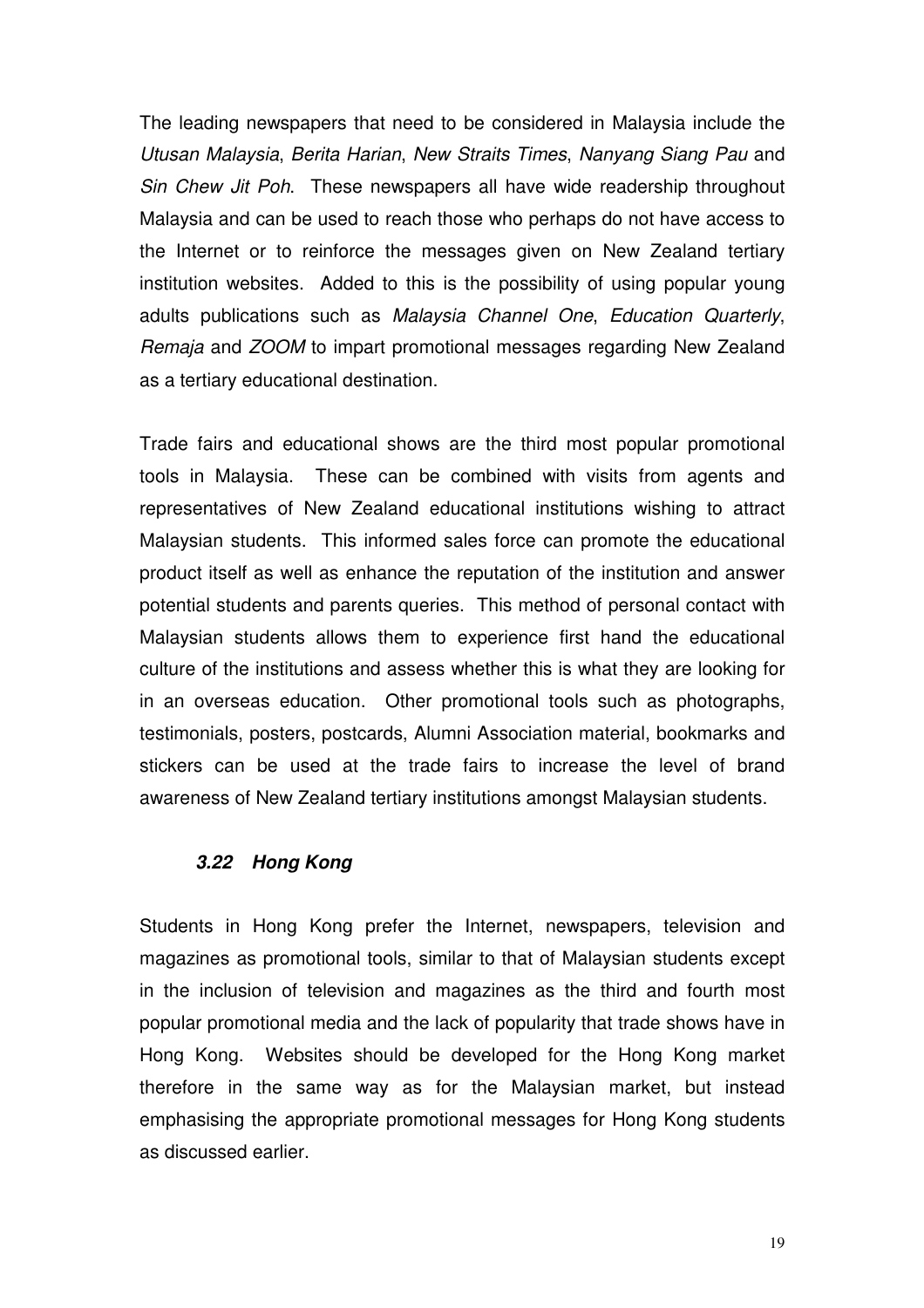Space in popular newspapers such as *Apple Daily*, *Oriental Daily*, *Hong Kong Commercial Daily* and *Singtao Times* can be effectively utilised in Hong Kong as an effective means of promoting New Zealand tertiary institutions, as can selected television channels such as *TVB*, *ATB*, *CTN* and *Phoenix*, with 99% of households in Hong Kong believed to have at least one television set (AA&M 1996). Young adult magazines with a high readership such as *Project A* and *AsiaPac Net Magazine* can also be successfully used to this end.

One of the most difficult aspects of promotions in the Hong Kong market however, stems from the fact that Hong Kong has one of the most active advertising industries in the world and many Hong Kong citizens have been conditioned to take lightly what they see or read in newspaper and magazine promotions. It is important therefore, for a promotional campaign used in Hong Kong to be fully integrated and for the message imparted in any one campaign to be carefully considered for impact and effectiveness. Testimonials from past students and people in positions of authority could be the best means of gaining the attention of potential students in Hong Kong.

#### *3.23 Singapore*

Students from Singapore tend to prefer the promotional tools of newspapers, the Internet, television and trade fairs in that order. Communication with potential students through the newspaper medium can be achieved with both graphics and text and allows the student to keep the item for future reference. Newspaper advertising can also be used to encourage readers to visit a website (set up as mentioned in the Malaysia and Hong Kong sections) that will provide further information as well as a means of communicating with the appropriate university personnel via e-mail. Appropriate newspapers to use in the Singapore market include the *Straits Times Interactive*, *LianHe Zao Bao*, *Berita Harian* and *CyBerita* due to their enhanced reputation and wide readership.

Where television is the third most popular promotion tool in Singapore, there are many different channels to choose from. The television channels with the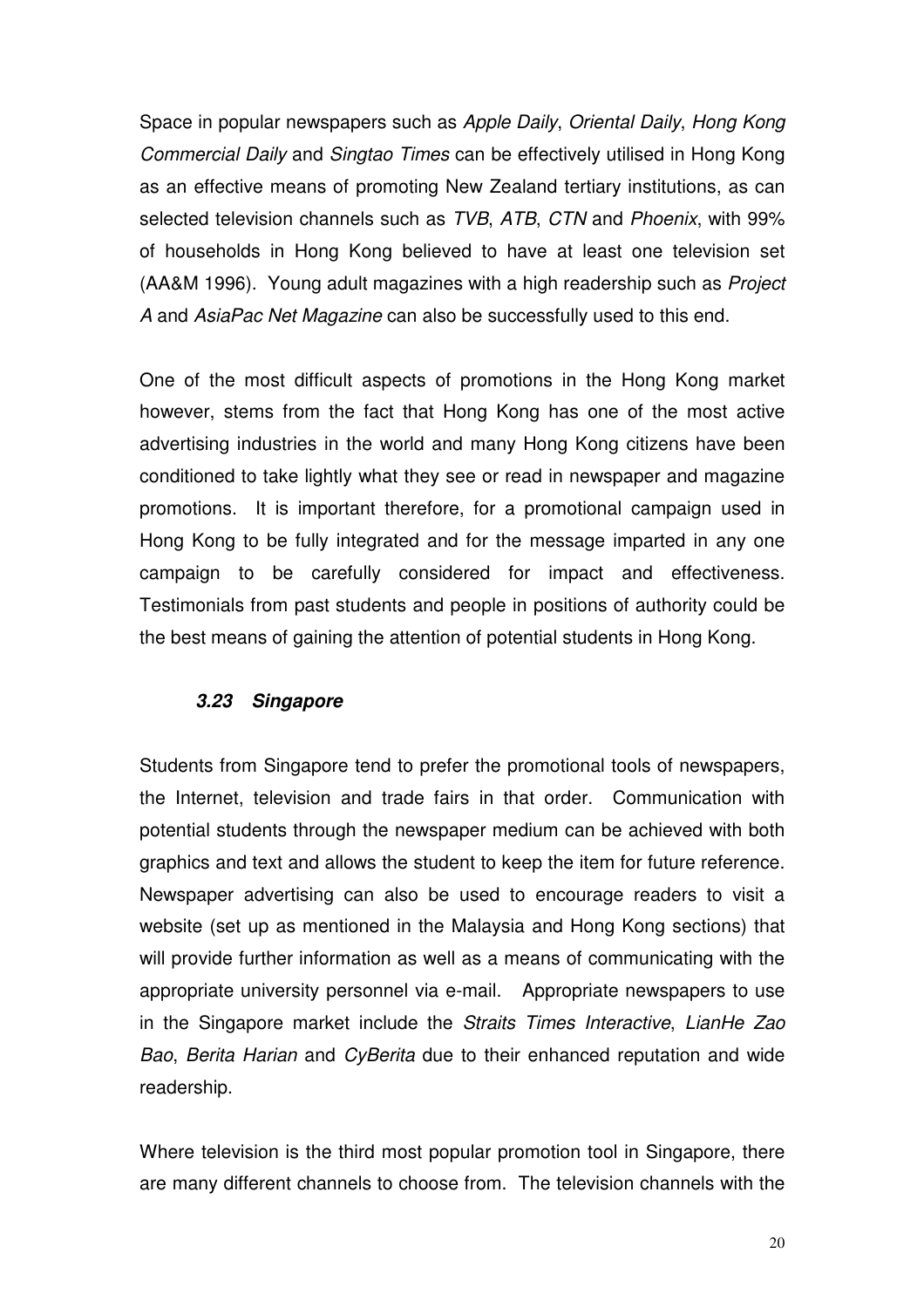widest audiences in Singapore are *English Channel 5*, *Chinese Channel 8*, *Singapore Television 12* and *Central* (made up of *Vasantham Central* which serves the Indian market, *Arts Central* and *Suria*, a Malay language channel). Additionally, trade fairs can be used in Singapore in the same manner as discussed for Malaysian students in section 3.21, as this form of promotional tool is relatively well accepted by Singaporean students also. As discussed earlier, the promotional tools used should be integrated through the use of a consistent message that aligns with the findings for Singaporean students outlined in section 3.13.

#### **3.3 Summary of Promotional Message/Tools Findings**

#### *3.1 Use of the WWW*

The Internet is one of the fastest growing and most popular of promotional media today. No other promotion tools exceed the communication ability of the WWW and the opportunities it presents appear to be limitless. The WWW therefore offers marketers the opportunity to promote New Zealand tertiary institutions directly to target customers around the world. In Asia, where adoption of the Internet is high, this is particularly pertinent. The Internet gives Marketers of New Zealand tertiary education products the ability to not only create brand awareness of the available tertiary institutions in this country amongst potential Asian students, but also to market a specific product – namely a New Zealand tertiary qualification.

Both Malaysian and Hong Kong students indicate that they view the internet as the most important information source when deciding on an overseas tertiary education destination and Singaporean students rank it second most important. Access to the Internet for potential students in these countries is not a problem and therefore the main issue lies in the method that marketers should use the Internet to promote their educational products.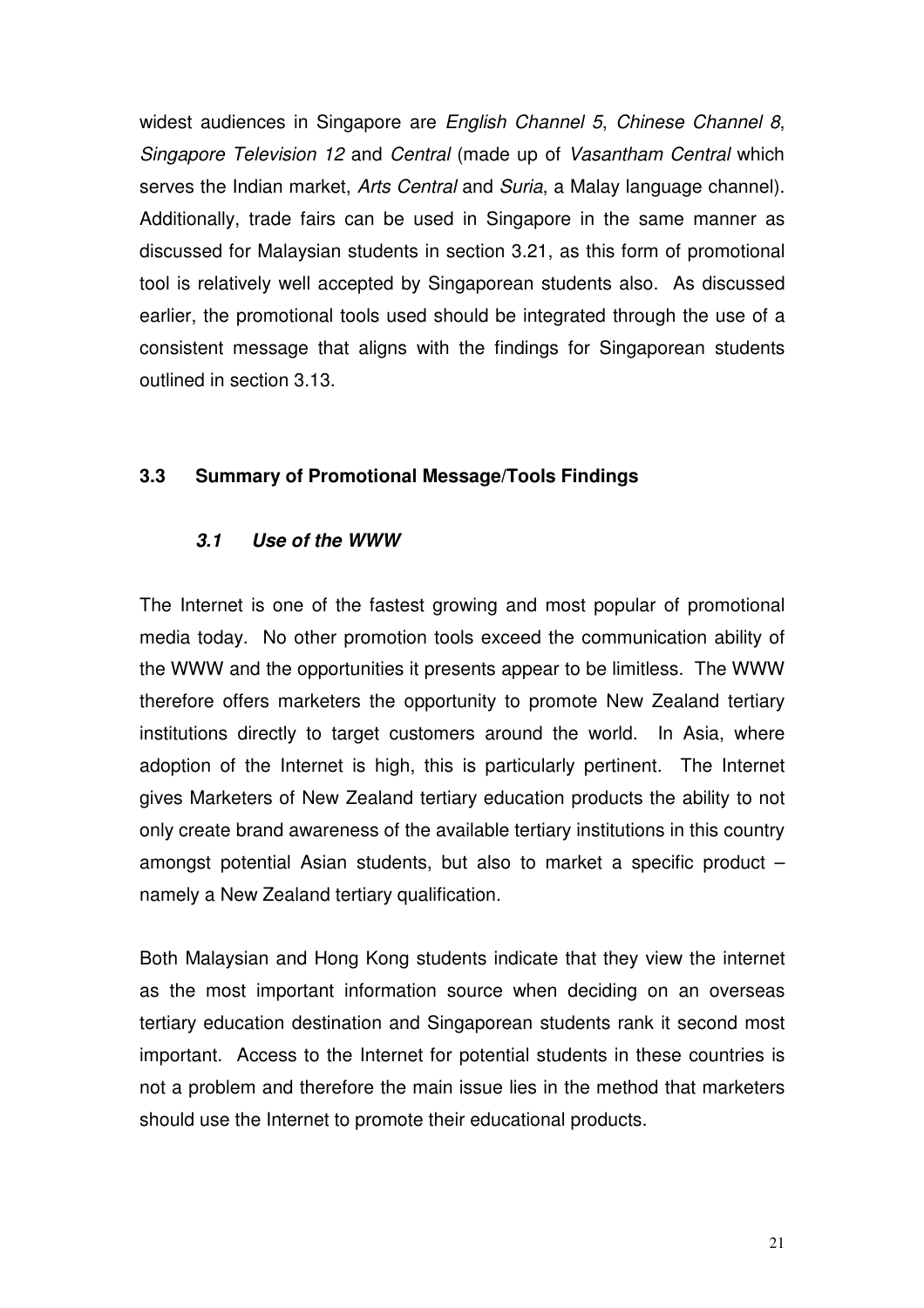The information, and particularly the style of the information, presented on a website can greatly influence the perception of those who view the site towards what is being offered. The design of the website itself therefore should take into consideration the cultural values and attitudes of each group of students, the reasons they want to study overseas and the specific objectives of the New Zealand tertiary education provider in attracting these students. The Internet has the distinct advantage over other forms of promotional media of being able to be updated quickly and easily. This is an area of major importance when using the Internet to attract potential students, as the information provided on the site must not be allowed to become out of date or redundant.

Asian students in general are likely to accept a website as more credible if it includes testimonies or recommendations from past or current Malaysian, Hong Kong or Singaporean students. Additionally, students in the above countries will treat a site that answers queries quickly with more respect, as this fits with the Asian culture of relationship building and politeness. Adding a link to the New Zealand institution's website from the homepage of one of the local universities that it is associated with in each of the three countries will also help build credibility through the association with a local institution. Often there are local educational institutions or professional agencies in Asian countries that provide broad information about studying abroad. Potential students will browse these pages before they have any special interest in a particular university or program and a link from one of these information sources can prove an invaluable way of making first contact with Asian students.

#### *3.32 Print and Broadcast Media*

Newspapers were rated highly as promotional media in all three countries, ranked as the most important promotional tool in Singapore and second most important in Malaysia and Hong Kong. Additionally, all three countries have a relatively high level of newspaper circulation, indicating that a promotional message placed in one of the country's more popular daily papers will reach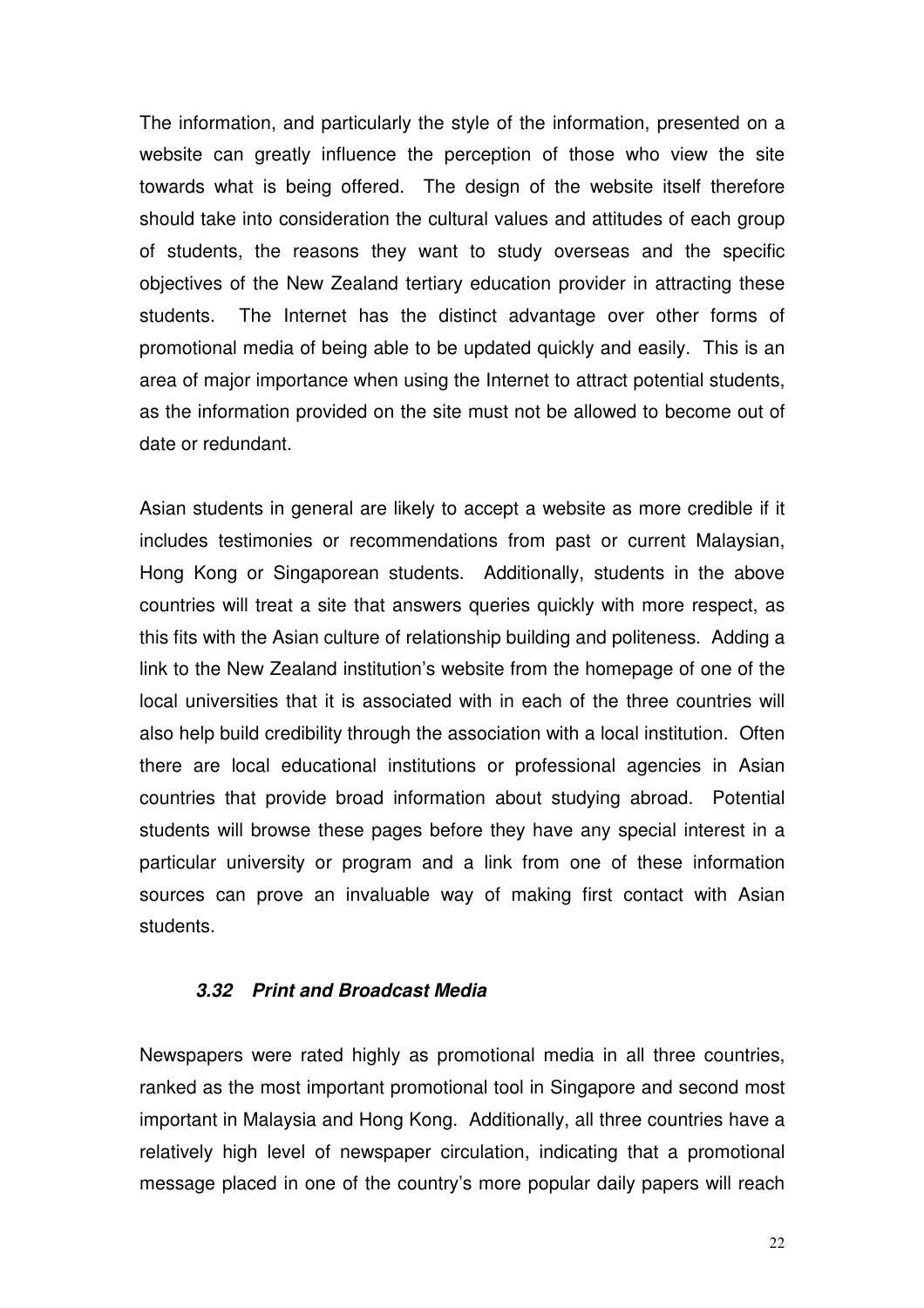the target audience quite effectively and gain enhanced credibility through the association with a 'news' source.

Newspaper advertisements need to be of a high quality and presented in a clear and concise fashion to gain the attention of Asian students. As indicated earlier, use of graphics, including pictures of the institution and its facilities are likely to generate more interest than plain print. Testimonials are of great importance here, as newspaper promotions are likely to be read not only by the students themselves, but by referent groups such as parents and friends. The institution's website URL should be given in all print media to provide the link between the two types of promotional media.

When placing print advertisements however, it is pertinent for New Zealand tertiary education marketers to be aware of the academic year structure in Malaysia, Hong Kong and Singapore. These are quite different to that of New Zealand, and students may be looking for information regarding tertiary education options at a different time to New Zealand students. In general, the Malaysian academic year begins in June and runs until March the following year, with a short semester break in October. The Singaporean academic year is much the same, but in Hong Kong a fall semester runs from September to December and the last semester of the academic year continues from February till May.

Hong Kong and Singaporean students both rated television as the third most important promotional tool in terms of gaining information regarding overseas tertiary educational destinations. Television advertisements for New Zealand tertiary education institutions in these two countries should firstly feature a testimonial from Hong Kong or Singaporean students who are currently attending the institution or who are past students, as well as a message from the Vice Chancellor/head of the institution. Respect for authority and experience is high in both Hong Kong and Singapore, therefore messages presented by these individuals will be more credible to students in these countries.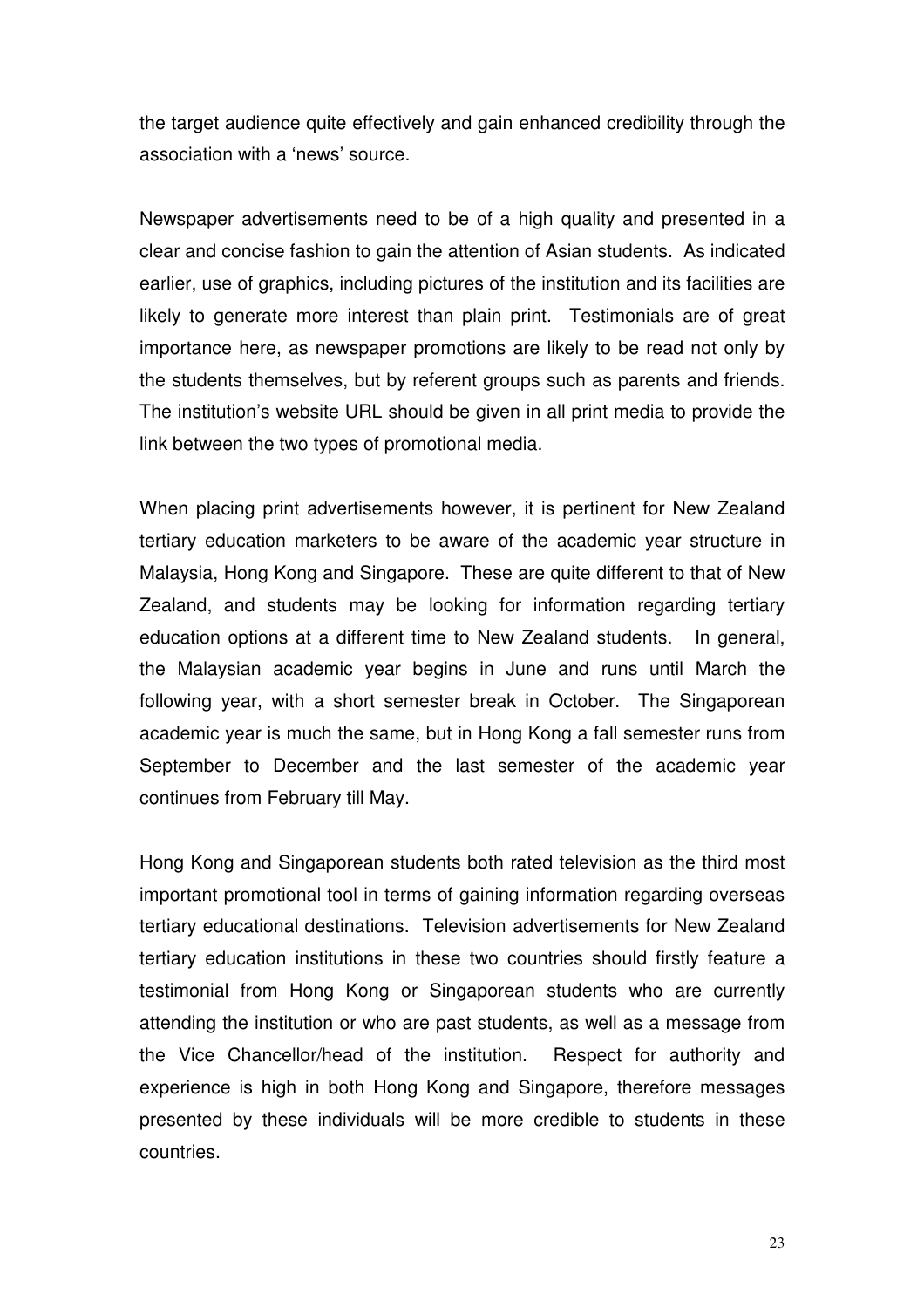#### *3.33 Public Relations*

Using public relations methods such as trade fairs and representatives/agents gives potential students in Asia the opportunity to gain an insight into the educational culture of New Zealand. This will enable students from Malaysia, Hong Kong and Singapore who are considering an overseas tertiary education to obtain information specific to their individual needs. Essentially, this marketing strategy adds an aspect of tangibility to the otherwise intangible education product, where students can be told in a face-to-face manner what a New Zealand tertiary qualification is in terms of international standards and the benefits that studying in New Zealand will provide.

In order for New Zealand tertiary education marketers to remain competitive in the Asian environment, it is important for them to occupy a place amongst competitors at the educational institution trade fairs that are popular in Singapore and Malaysia. Establishing a presence at trade fairs in Hong Kong however is not so important, as Hong Kong students indicate that they do not place much of an emphasis on gaining information about overseas study at these events. Because of the popularity of these events in Singapore and Malaysia, there will be little room or time to communicate all of the institution's promotional messages. It is important in this environment that the main promotional messages that are of greatest importance to Singaporean or Malaysian students are concentrated on and contact details for further information given out to those who are interested.

All promotional material such as posters and brochures, as well as the layout of the stand itself should be carefully orchestrated to impart the desired image of the institution in each of the countries. Additionally, it is important to have those running the stand appear knowledgeable and of good status within the institution. It is often useful in Asian countries to have an older person giving out information or answering questions at these trade fairs given the respect for age and experience seen in Asia. It would also be beneficial for the agents/representatives of the New Zealand tertiary institutions to visit colleges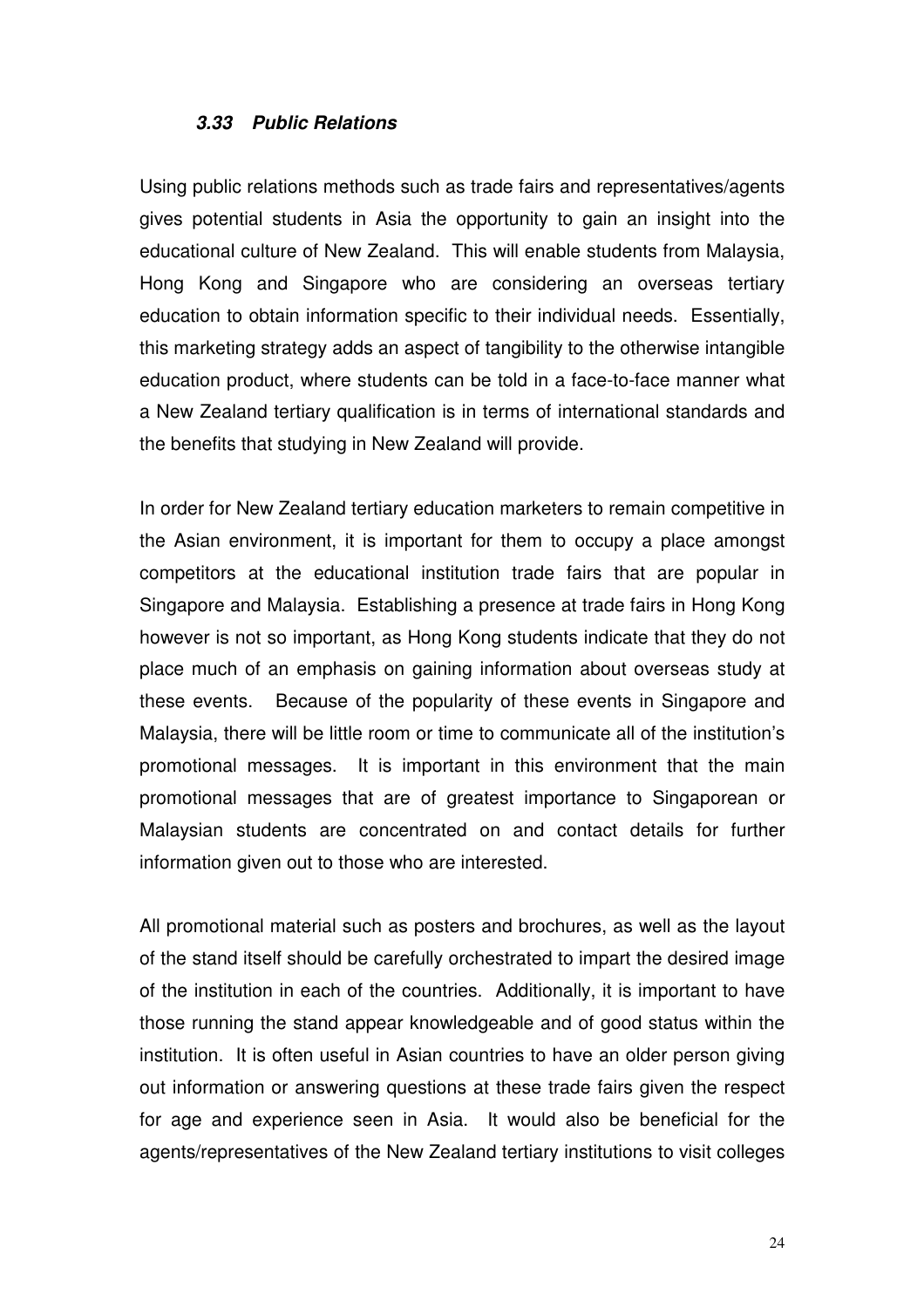and universities in Singapore and Malaysia to talk to interested students in a small group basis.

## **4. KEY MARKETING STRATEGIES**

This section of the report develops some key marketing strategies that are most pertinent in the Malaysian, Hong Kong and Singaporean tertiary education markets. The section outlines a number of crucial points that New Zealand tertiary education marketers should cover when designing a promotional mix aimed at students from one of the three markets listed above. These points include:

- 1) Marketers need to firstly identify their target markets correctly and identify the needs and wants of particular segments of that target market.
- 2) Marketers should develop a promotional mix that fits the needs and wants of their target market whilst still aligning it with the overall strategy of the institution.
- 3) The WWW and print media such as newspapers should be used by marketers in each of the three Asian markets identified.
- 4) Public relations, such as testimonials from past and present students as well as the use of representatives and agents should form a part of the promotional mix used, particularly in Singapore and Malaysia.
- 5) Marketers should seek expert advice form other marketers/advertising agencies/tertiary institutions within each of the three Asian countries identified with regards to effective promotional mixes.
- 6) Marketers should be aware of all cultural and socio-economic factors that may affect a student from Singapore, Malaysia or Hong Kong's decision to study abroad and realise that there are inherent differences between each of the three countries in terms of this.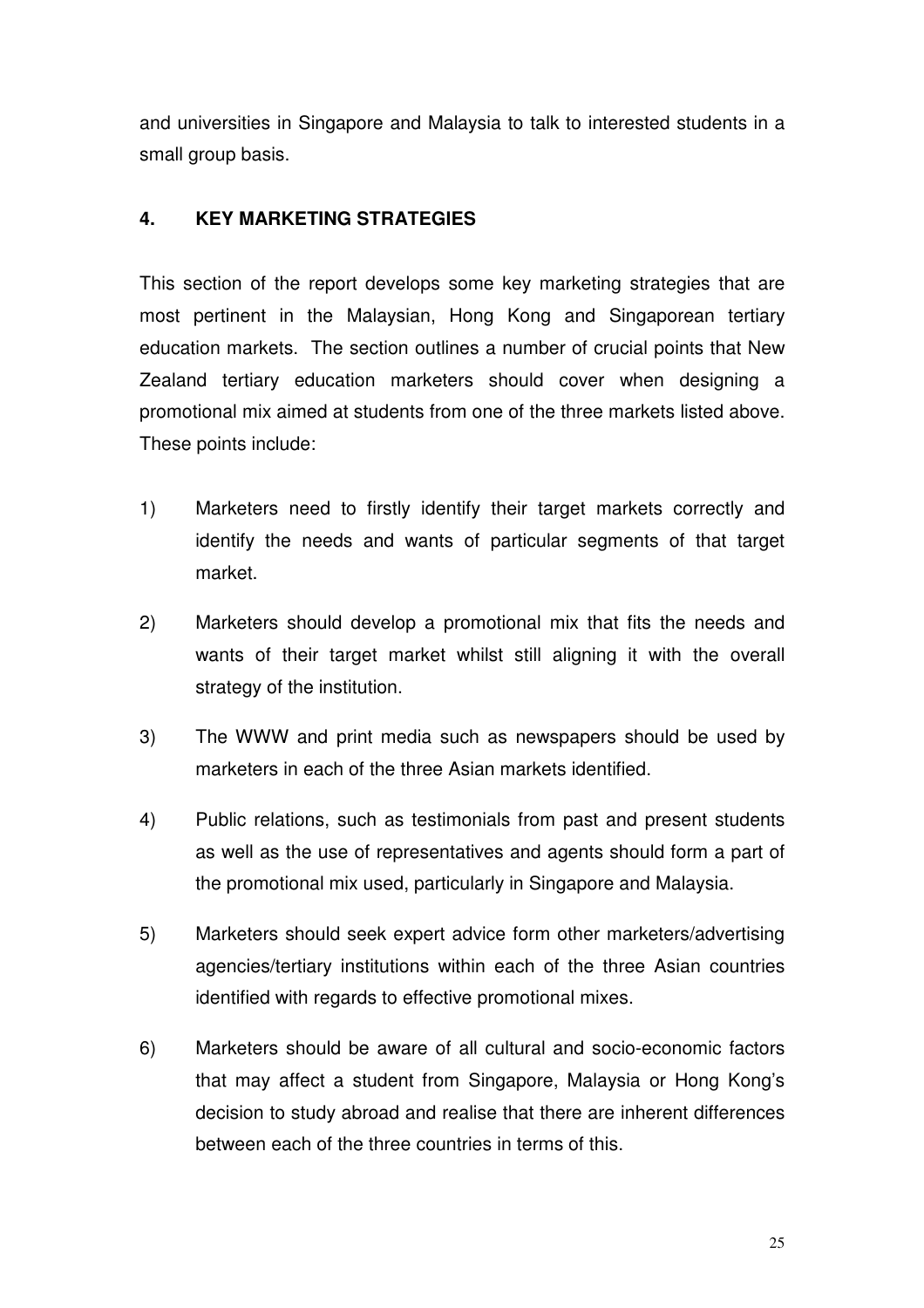- 7) With respect to point 6) above, New Zealand tertiary education marketers who intend to enter more than one of the identified markets should localise their marketing efforts and produce a promotional mix suitable for each individual country.
- 8) Marketers should consider what they can offer overseas students in terms of additional experiences etc. as part of their overseas study and incorporate this into the promotional package.
- 9) Finally, integration should be an overriding goal of marketers in any of the three Asian markets identified and marketers should strive wherever possible to communicate in the most efficient and cost effective method in each country.

#### *4.1 Identifying the Target Market*

Where a New Zealand tertiary education marketer may decide to target students from a specific country, it is important that they recognise the various segments within that target market and decide who it actually is that their promotional campaign will be directed at. For example, when a marketer wants to enter the Malaysian, Hong Kong or Singaporean education market, they need to decide whether they will be promoting New Zealand tertiary qualifications to secondary school students, undergraduate university students, graduate students who are currently in the work force or professionals who may want to 'upskill'.

Once the target market has been identified, marketers should focus on finding out as much as possible about that market's needs, wants and preferences in terms of tertiary education abroad. This can be done through contact with the target market themselves as well as experts within the market such as Malaysian, Hong Kong or Singaporean tertiary education marketers, advertising agents or local research companies and foreign tertiary education representatives or agents who have spent time within the market. Additionally, identification of referent others should occur at this point, including parents, friends and relatives who may influence the decision to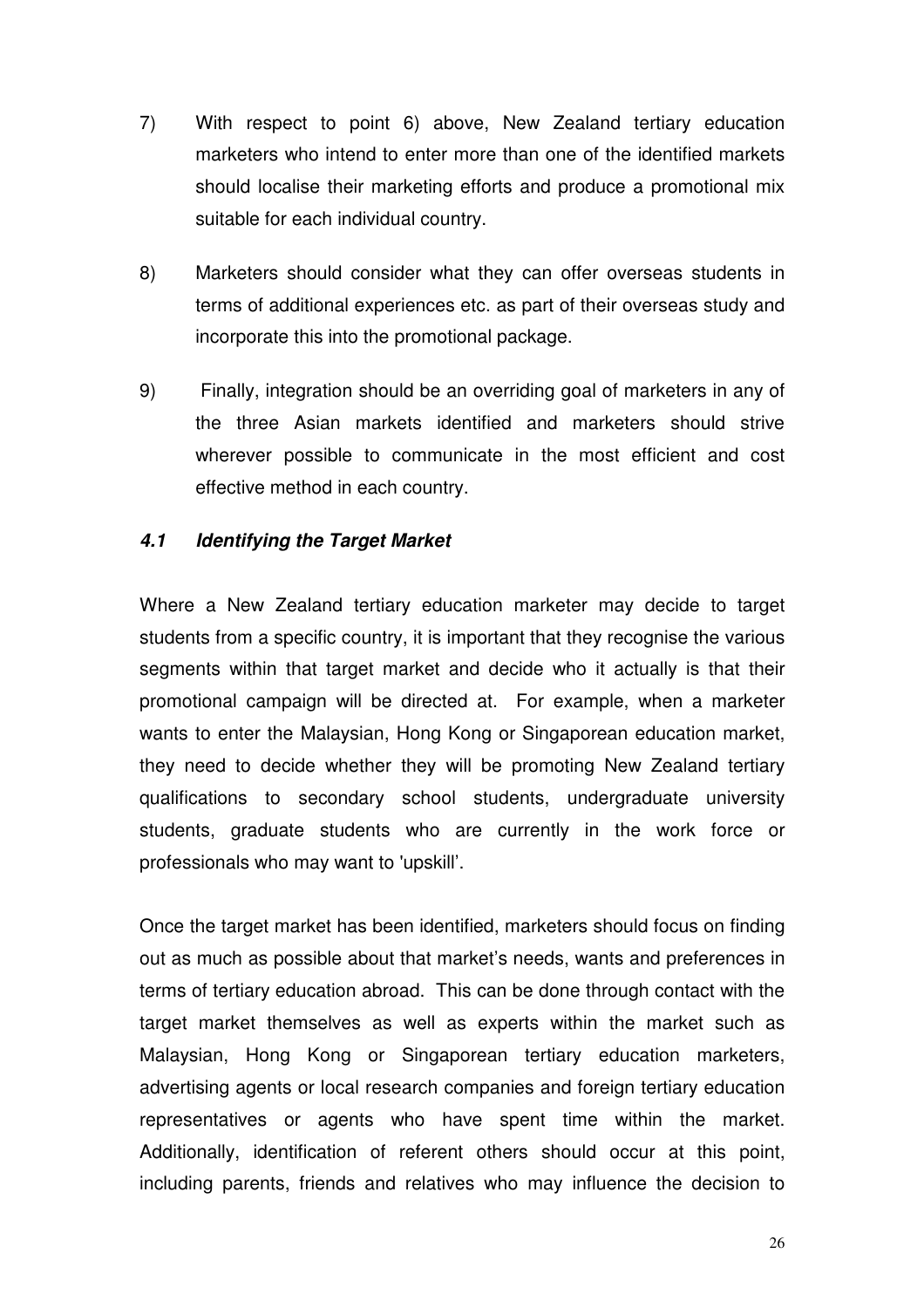undertake tertiary education abroad to some degree. The expectations of these groups in terms of an overseas education should also be defined.

## *4.2 Developing the Promotional Mix*

As noted in point 2, it is of vital importance for marketers to develop a promotional mix that aligns with the needs and wants of the target market as defined above. The current report has identified certain promotional tools and messages that are most effective in the three markets of Malaysia, Hong Kong and Singapore, and these should be taken into consideration before the final promotional mix is decided on.

The WWW has been seen to be an effective promotional media in all three Asian countries and holds many advantages for marketers. Despite the Internet's inherent popularity with students from Malaysia, Singapore and Hong Kong, it allows an interactive, informative package to be set up that will act as a base for the entire promotional campaign. Newspapers should be used to complement the WWW in all three countries, as the association with a credible source such as a newspaper will lend credibility to the New Zealand tertiary institution being promoted. To capitalise on this, it is advisable for marketers to present newspaper promotions in an editorial/article format rather than as straight advertising.

The promotional messages used in the campaign should, as noted earlier, fit the preferences of the individual target markets identified by the marketer. For example, the current report has shown that messages targeted at Malaysian students should emphasise the excellence of the teaching staff in New Zealand tertiary institutions. Hong Kong students however, prefer an emphasis on the high standard of education they would receive and Singaporean students are most concerned about international recognition of their qualification.

# *4.3 Public Relations*

Public relations are an important part of the promotional mix to be used in Malaysia, Singapore and Hong Kong. Testimonials from past and present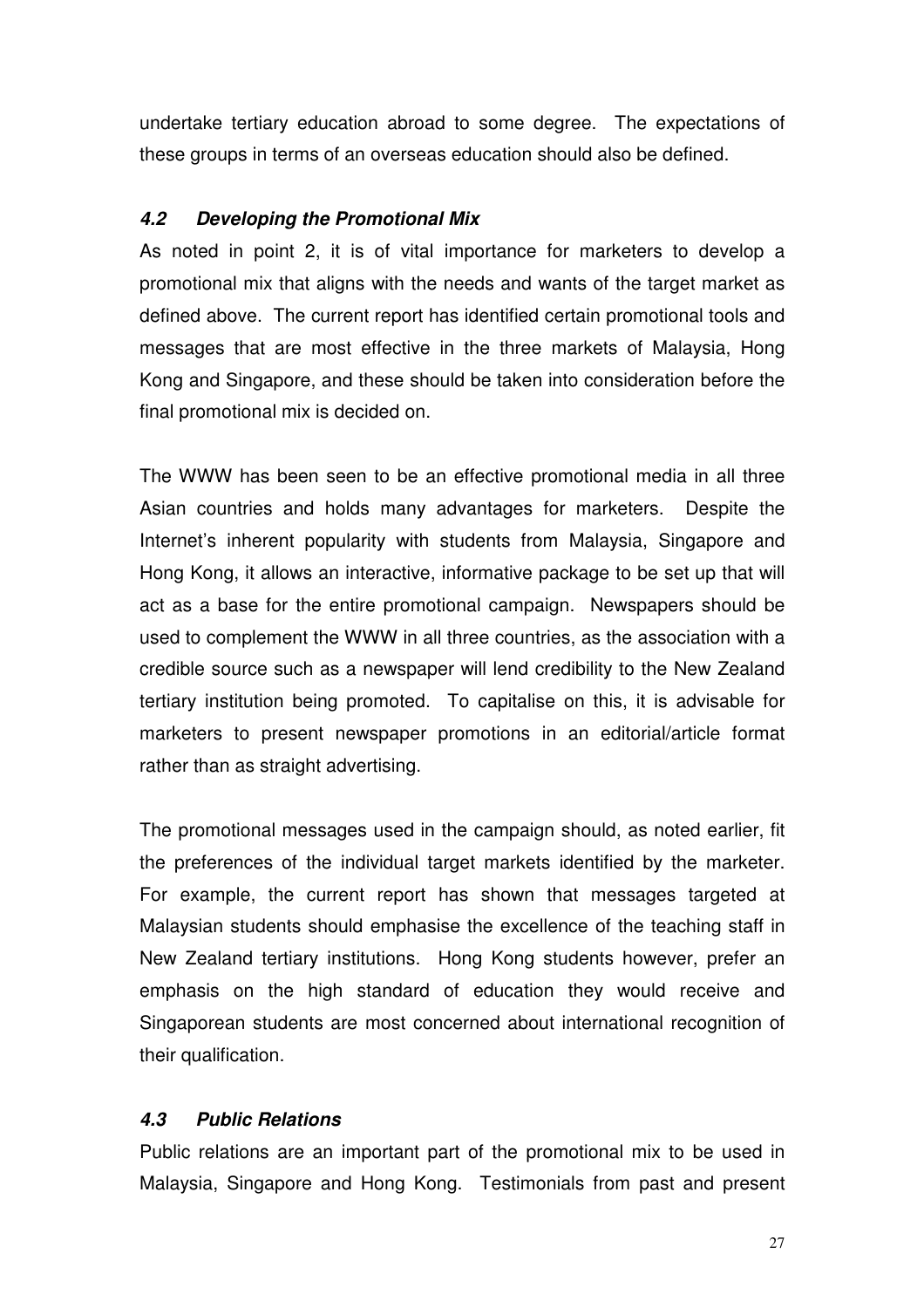students, as well as a message from the Dean/Vice Chancellor of the institution concerned, will help to add credibility to the promotional campaign undertaken. These testimonials should be base on the preferred promotional messages as identified above for each country, in order to reinforce these points with the students concerned.

Representatives and Agents from the New Zealand tertiary institution are also a valuable part of the promotional campaign, particularly with students from Malaysia and Singapore. These representatives should visit either schools or tertiary institutions in Malaysia, Hong Kong or Singapore, depending on the particular target market of the campaign, allowing potential students the chance to ask questions and collect information that they made desire as part of their decision-making process. Representatives and Agents of New Zealand institutions should also strive to set up contacts and relationships with the representatives of schools/colleges/universities in Malaysia, Singapore and Hong Kong. This will make visits to the various institutions around these countries easier, and a favourable opinion of an overseas institution may mean that representatives of local institutions recommend it to students.

# *4.4 Expert Advice*

In a country that is quite dissimilar from that of a marketer's home country, it is always a pertinent part of any promotional mix development to seek expert advice from experienced others within that country. In the case of tertiary education products, these would include other education marketers or advertising agencies which deal with the identified target market and tertiary institutions operating within that market (and their various representatives and agents). These 'experts' would be able to provide an experienced opinion on what promotional tools and message are most likely to be effective with a particular target audience, and can also advise on the most cost effective promotional methods within their particular country.

## *4.5 Cultural and Socio-economic Factors*

As shown in the present report, there are various cultural and socio-economic factors that will affect the way a student perceives certain promotional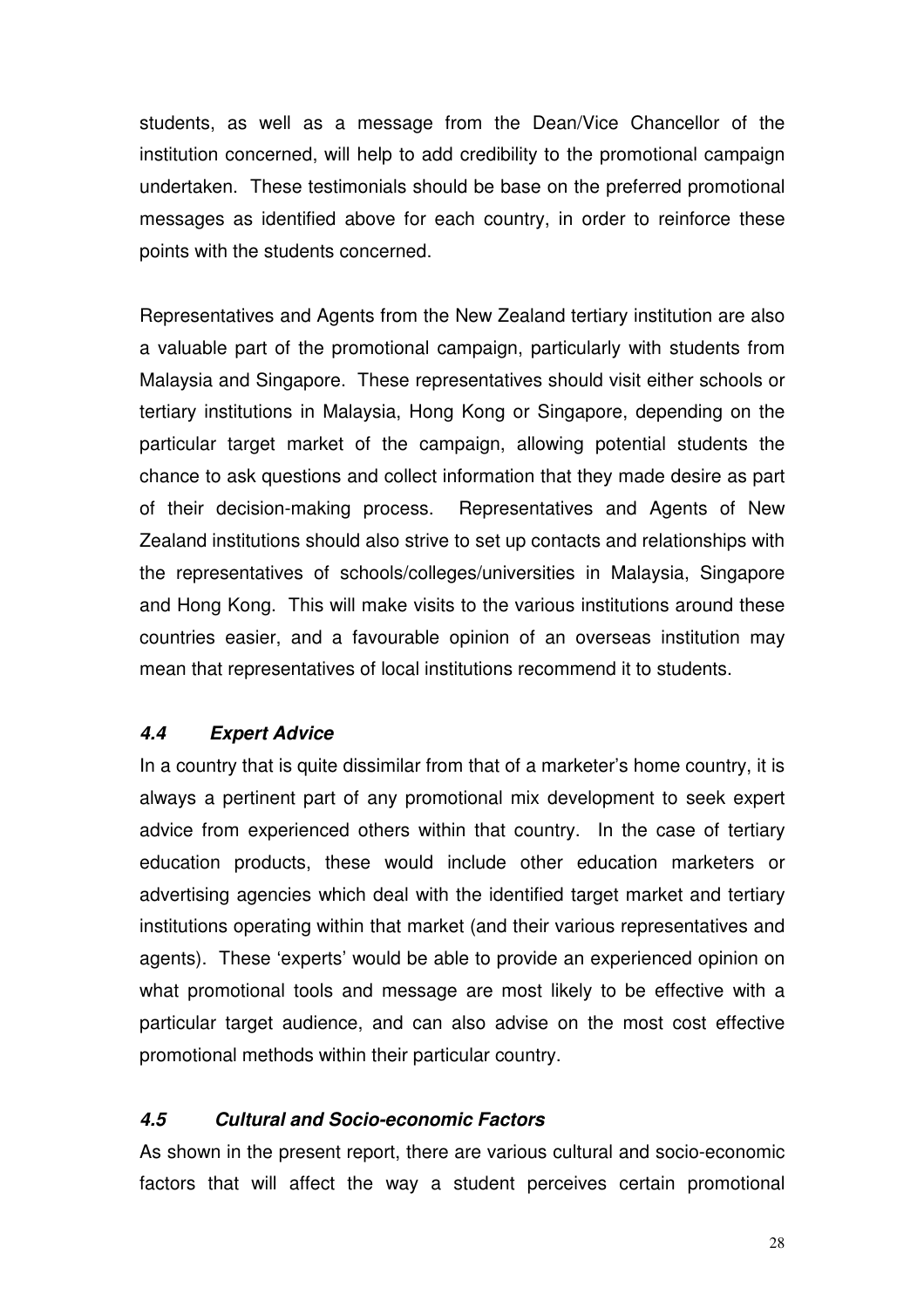messages and tools. It is important then, that New Zealand tertiary education marketers wishing to enter either the Malaysian, Hong Kong or Singaporean markets endeavour to understand these factors and their effects. Malaysian students for example, emphasise the importance of self-discipline and harmony in life, so a promotional message should take these cultural values into account. Another example can be seen where students from Malaysia and Singapore place a large amount of emphasis on traditional values, but Hong Kong students do not. This may mean that Malaysian and Singaporean students are likely to give great deference to their parents' opinions regarding tertiary education, whereas Hong Kong students would place less of an emphasis on this.

Socio-economically speaking, there are various differences between the three groups of students studied. These differences should be taken into account as students from each country are likely to value different socio-economic factors in different ways. Students in all three countries studied believe that they have more exposure to other cultures in their home country than they would in New Zealand and marketers would be thus advised to emphasise the cultural diversity of New Zealand as a country in their promotional campaign.

In terms of the importance that these students place on socio-economic factors, Singaporean students see the standard of education as particularly important whereas Hong Kong and Malaysian students do not. The standard of living is seen as particularly important to both Singaporean and Hong Kong students. This means that a promotional campaign targeting Singaporean students should stress the high standard of education and living found in New Zealand, whereas a campaign targeting Hong Kong students would be best advised to stress the standard of living found in New Zealand more.

## *4.6 Localisation of Marketing*

Where three potential markets for tertiary education students have been covered in this report, one of the main points that should be made is that marketers who intend promoting a New Zealand tertiary education institution in more than one of these markets must use a localised promotion strategy.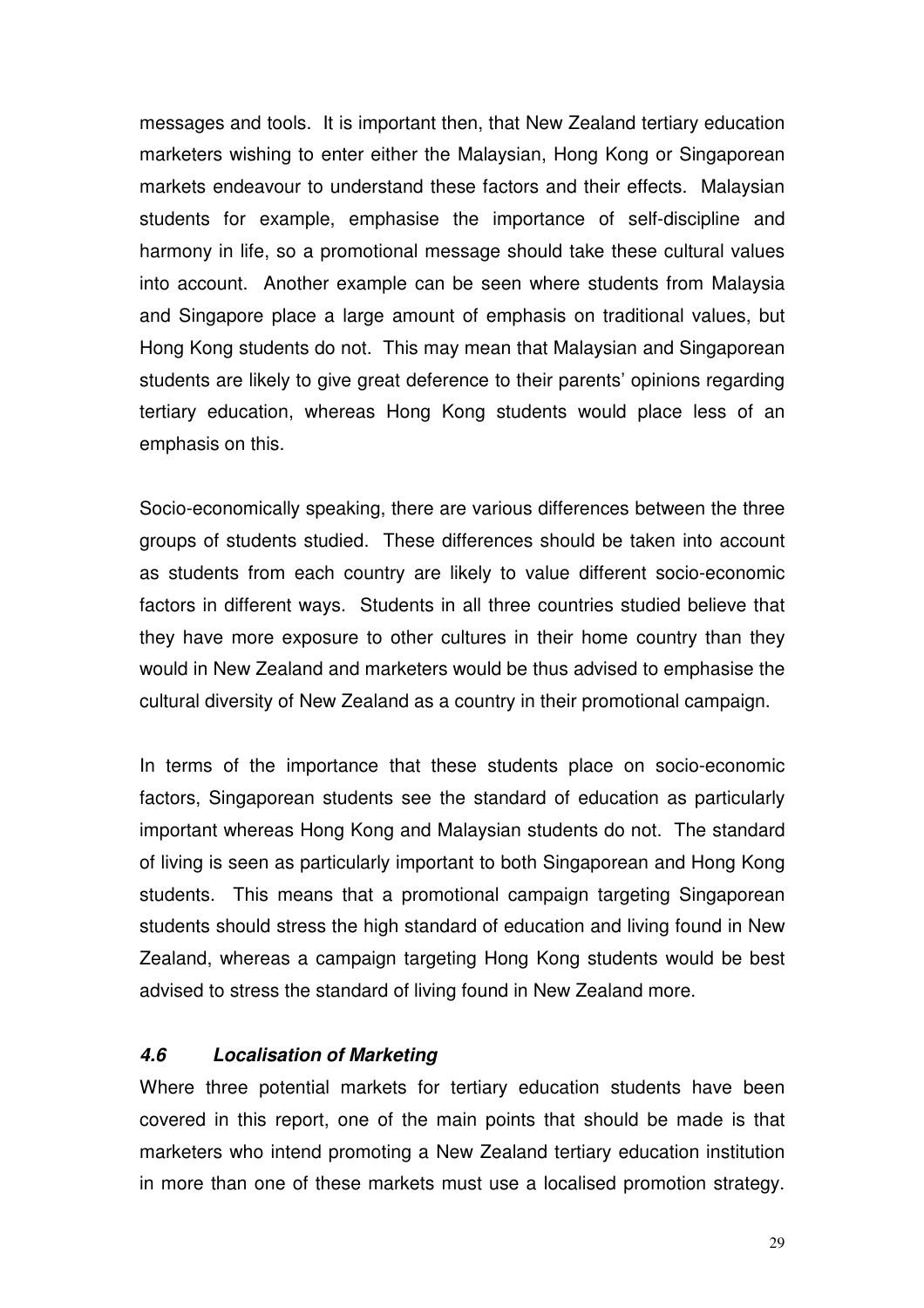The differences between each of the countries that have been identified earlier lead to the conclusion that a promotional mix that is successful in attracting students in Singapore for example, may not be so in Malaysia.

## *4.7 Added Value*

Overseas students are often looking for more than just an education when they choose to study abroad and this is true of students in Malaysia, Hong Kong and Singapore also. As shown earlier in the report, students from these countries place a high level of emphasis on the hospitality of New Zealand as a country and the variety of experiences that they can expect to gain in New Zealand. Marketers need to 'add-on' to the education package by offering additional experiences of the New Zealand lifestyle to Asian students wishing to study abroad.

For example, many students from Singapore, Malaysia and Hong Kong are aware of the Queenstown and Central Otago regions of New Zealand and the promise of guided a trip that incorporated some of the region's popular Winter snow sports, or Summer water sports, would be well received by these students. As mentioned in Report 2, **New Zealand marketers need to ask themselves not what Asian students can do for New Zealand tertiary institutions, but what New Zealand tertiary institutions can do for Asian students**. Without the promise of added benefits of a New Zealand tertiary education, there is little incentive for Malaysian, Hong Kong and Singaporean students to choose this country.

# *4.8 Integration*

Finally, the importance of integrating the promotional mix used to attract specific segments of Asian students to New Zealand tertiary institutions must be stressed. Without integration of message and theme, the promotional mix becomes disjointed and confusing for students and the full impact of the message is lost. New Zealand tertiary education marketers should strive to create an overall image of the institution they are promoting for each target market of students, and ensure that every part of their promotion mix aligns with this overall image.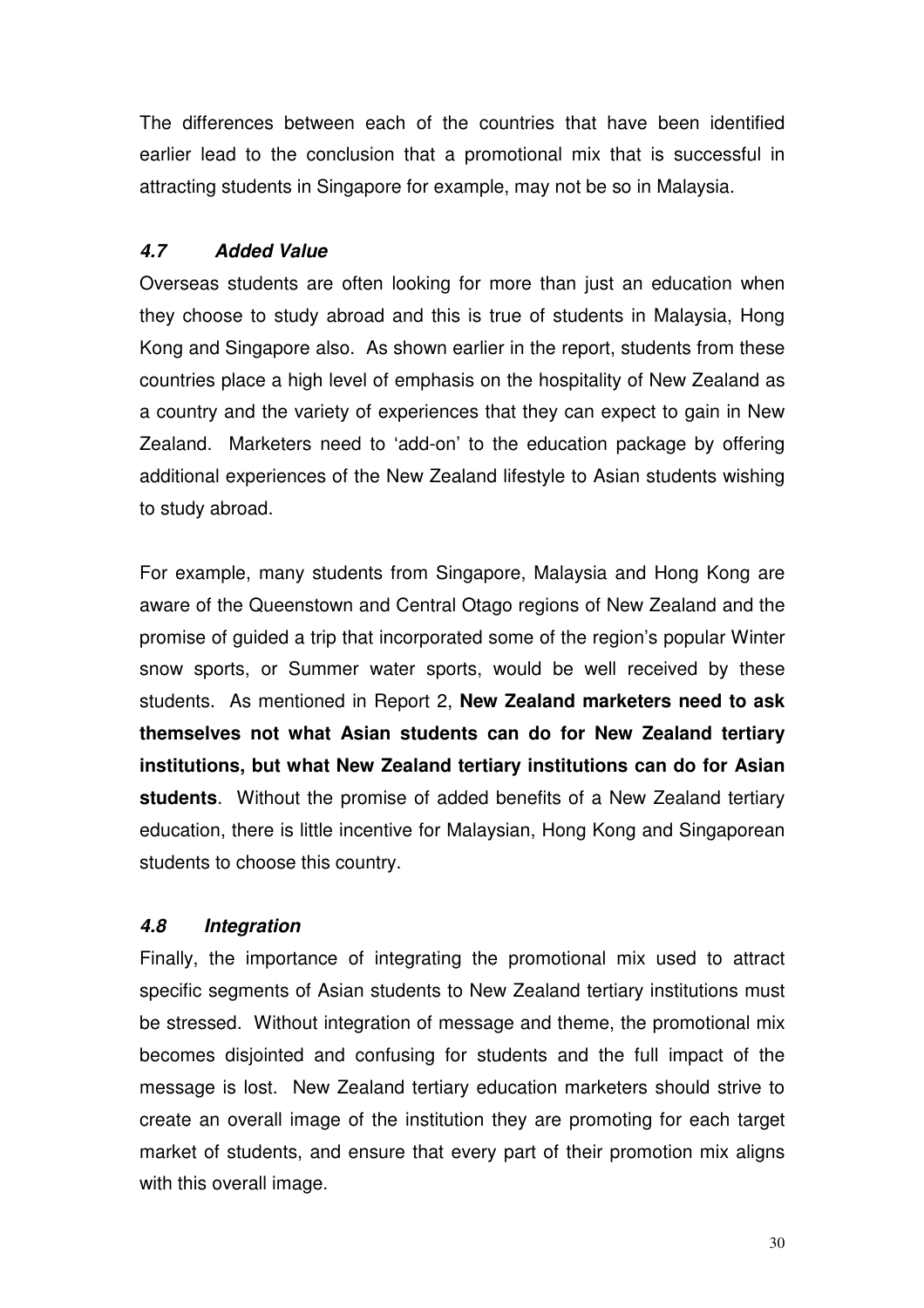#### **5 CONCLUSIONS**

New Zealand tertiary institutions are under increasing pressure to perform financially. Changes in government policy and funding have forced these institutions to operate as financially viable businesses and to seek alternative means of funding their operations. One of the most popular and effective methods of doing this has been to promote New Zealand as an overseas tertiary education destination to students in other countries. International students in New Zealand are required to pay full tuition fees, often ranging from NZ\$ 13, 000 to NZ\$ 20, 000, thus making this a very lucrative market. In all, fees and expenditures of international students are said to contribute NZ\$ 1 billion to the New Zealand economy and this figure has the potential to double in the next five years (Pang 1999).

New Zealand has become a popular overseas study destination for Asian students in particular, due to its close proximity to Asia, its hospitable environment and favourable exchange rates. As the number of Asian students who are looking for overseas tertiary education increases, the opportunities for New Zealand marketers of tertiary education products also increases. In order to successfully attract Asian students to New Zealand however, it is necessary to specifically design a promotional campaign that addresses the cultural and perceptual differences of the different groups of students within Asia. With respect to this, it must be recognised that these differences not only exist between New Zealand and Asian students, but between students from different countries within Asia as well.

The Asian countries of Malaysia, Hong Kong and Singapore have many potential tertiary students who are open to the idea of studying in a foreign country. An overseas degree in fact holds a certain level of prestige in these three countries, and therefore they are three particularly attractive markets for the New Zealand tertiary education marketer to target. It is strongly evident however, that the three countries addressed in this report should be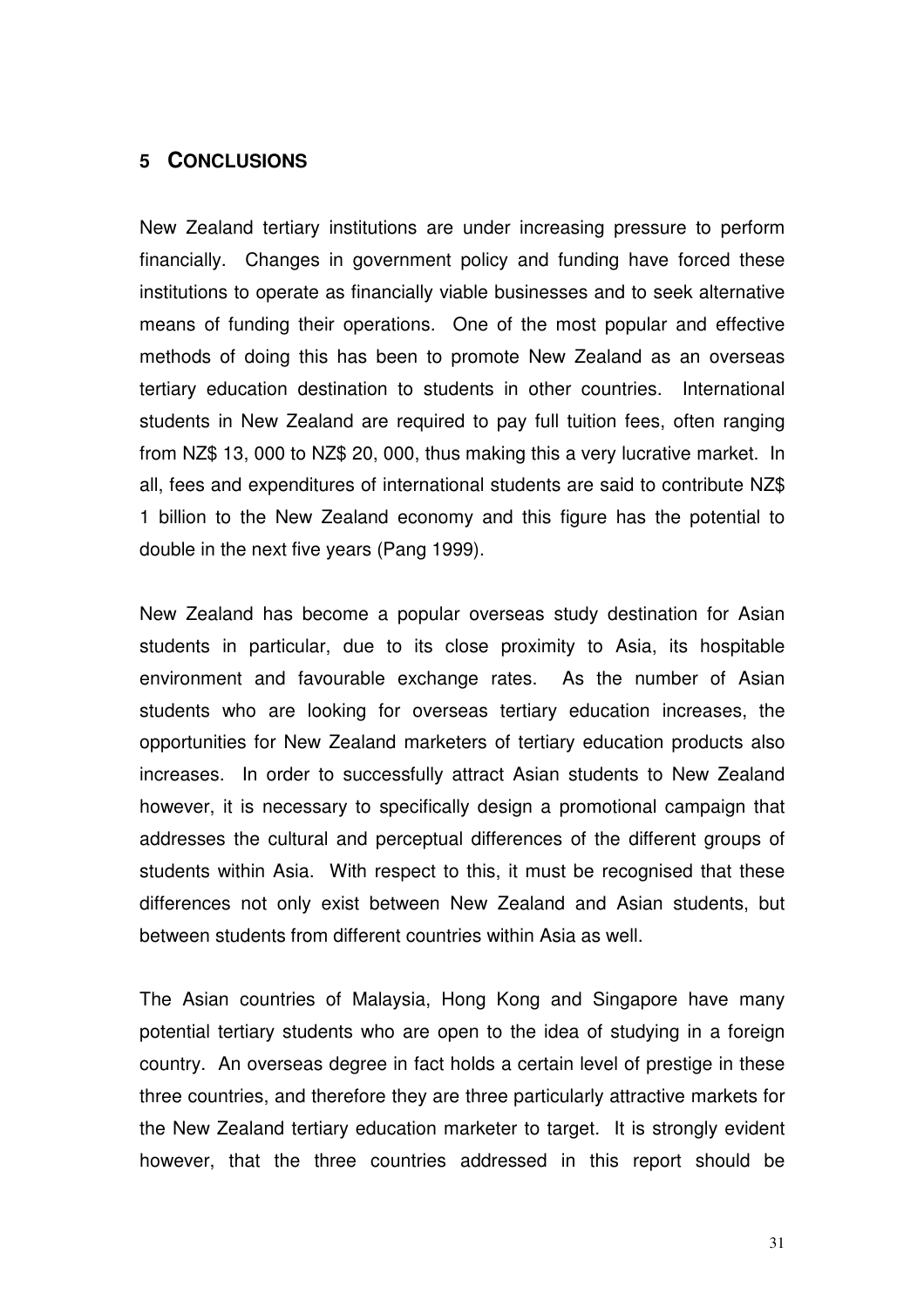considered separately due to the fact that they hold differing ideas about the promotional tools, messages and cultural and socio-economic attitudes. Each of these students therefore has different reasons for wanting to study abroad and different expectations about what the experience will offer them. By using the most effective mix of promotional messages and tools for students in each of the three countries studied, New Zealand tertiary education marketers will be able to efficiently and effectively increase the number of Asian international students choosing New Zealand as an educational destination.

There are several benefits that New Zealand will receive through better targeting of Asian students in the tertiary education market, including the opportunity to position New Zealand as a high quality educational service provider, to become a market leader within the international tertiary education industry, to become a favoured destination for Asian students wanting to study abroad and to encourage the growth of the New Zealand tertiary education sector. The long-term objective of tertiary education marketers in New Zealand therefore, should be to market educational opportunities to a wide range of international markets. At present however, the growing markets of Malaysia, Hong Kong and Singapore represent a good area to begin.

The analysis performed in Report 2 has shown that New Zealand tertiary education marketers should not attempt to use a standardised promotional strategy when marketing to Asian students. The study found explicit differences between the respondents from the three countries studied, regarding their preferred types of promotional tools, the importance they placed on various promotional messages and the relevance that they attributed to certain cultural themes. Failure on the part of New Zealand tertiary educational marketers to acknowledge these differences is likely to have a particularly negative effect on the effectiveness of promotional campaigns used in Malaysia, Hong Kong or Singapore.

From a cultural point of view for example, most of the Asian student respondents placed an emphasis on studying in a harmonious environment. New Zealand marketers thus need to emphasise that New Zealand has a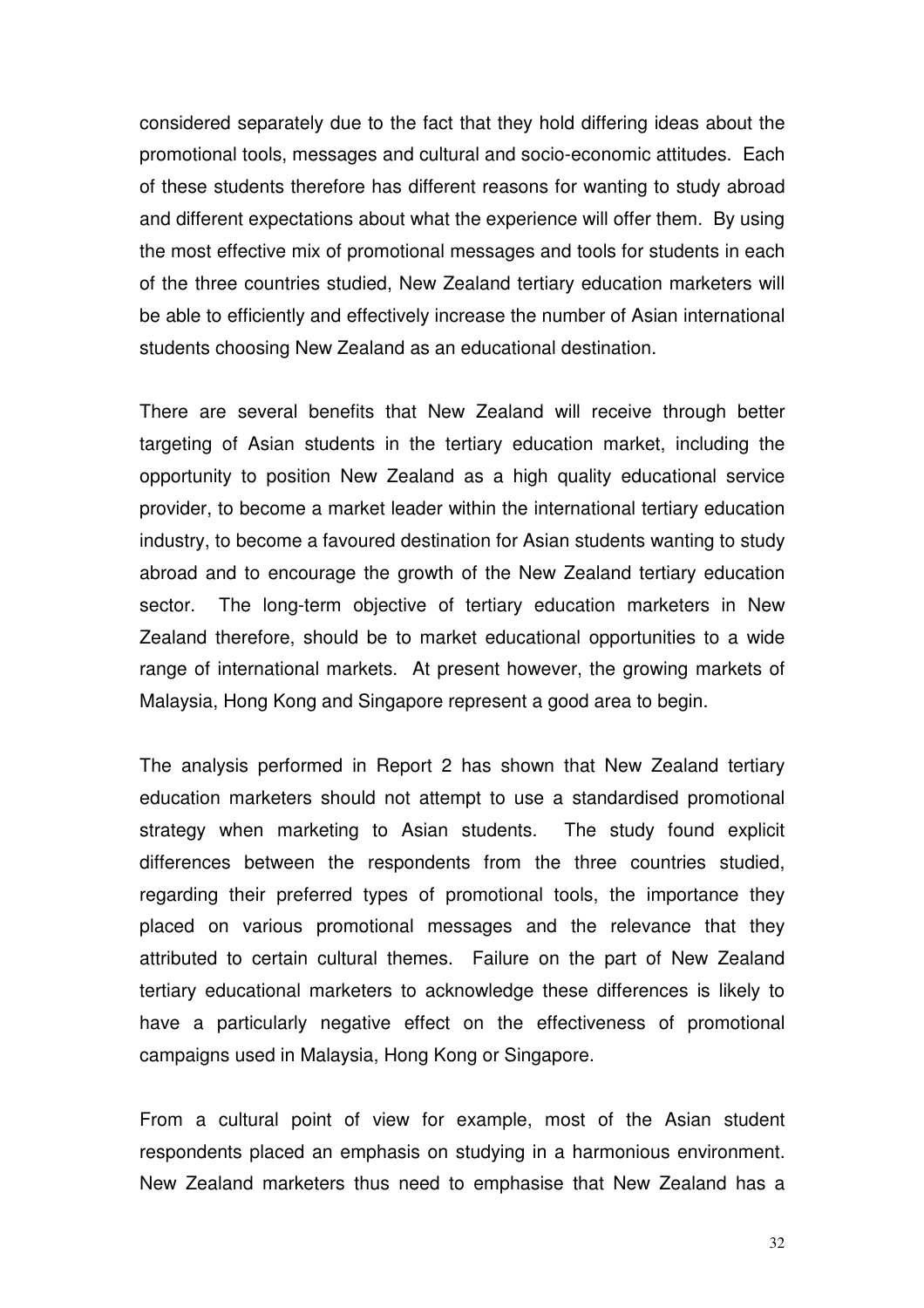good environment for overseas students to study in by designing a message that encapsulates this and presenting this message through the appropriate media. Another example of tailoring the promotional package to each group of students can be seen where Singaporean students show great concern for their final career prospects. New Zealand marketers wishing to attract Singaporean students would therefore need to concentrate on promoting the fact that a New Zealand tertiary qualification is internationally recognised, and provides good career opportunities, more than other aspects.

Socio-economic factors were seen to be of high importance to the study respondents also, yet there were distinct differences between the way that Malaysian, Hong Kong and Singaporean students viewed the standard of living and standard of education found in New Zealand as compared to their home countries. Singaporean students for example felt that their home country has a better standard of living and education than New Zealand, thus a promotional message that improves the socio-economic image of New Zealand should be tailored to reach these students.

Essentially, New Zealand tertiary education marketers need to be more aware of what Asian students in Malaysia, Hong Kong and Singapore are looking for in terms of their tertiary education and use this information to develop the most effective and appropriate methods of promotions for each group. New Zealand already holds much promise as an international tertiary education destination for Asian students and using the right promotional message and tolls can only help to improve New Zealand tertiary institutions image and desirability amongst students from Malaysia, Hong Kong and Singapore.